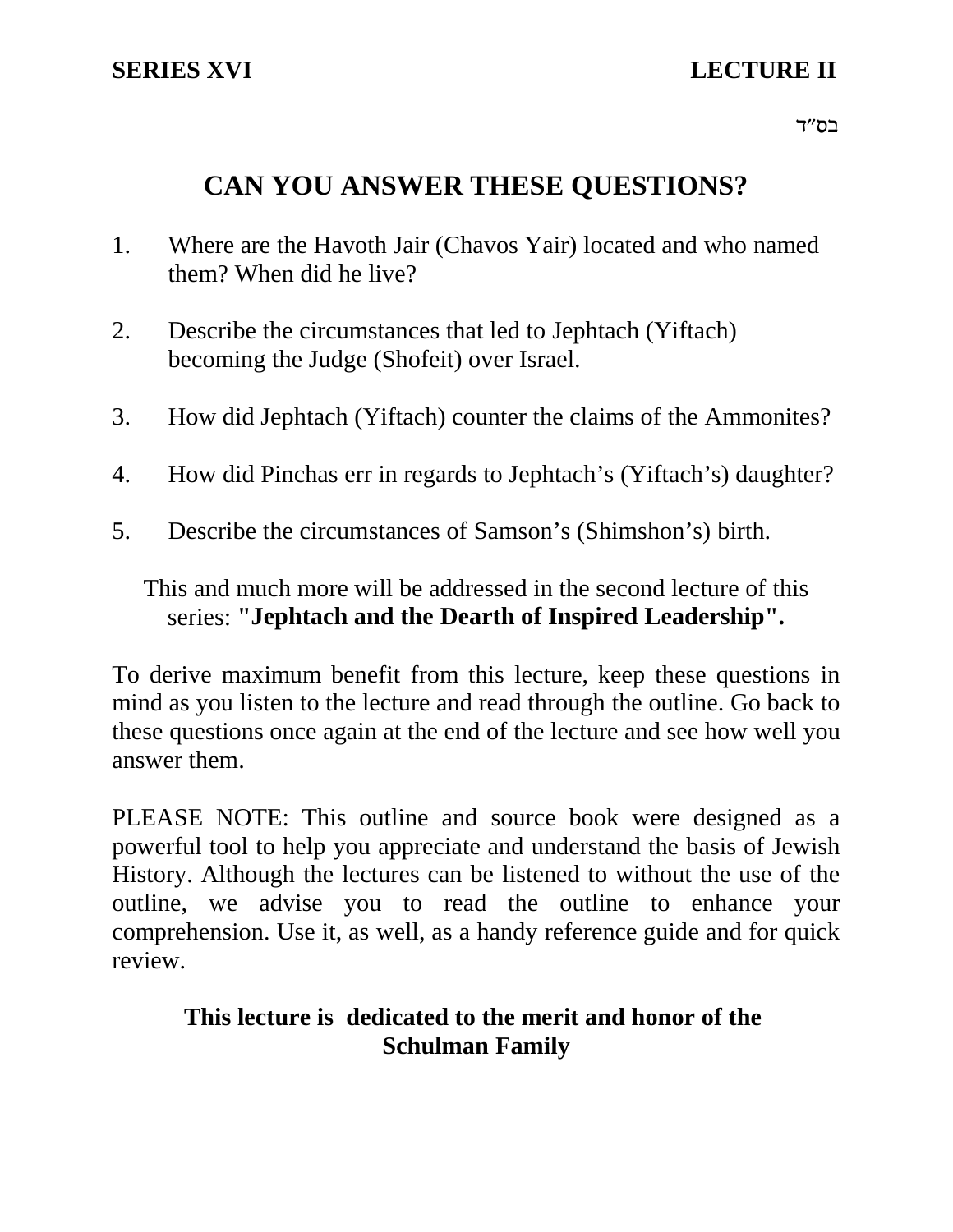# THE EPIC OF THE ETERNAL PEOPLE Presented by Rabbi Shmuel Irons

# Series XVI Lecture #2

# JEPHTACH AND THE DEARTH OF INSPIRED LEADERSHIP

#### $\mathbf{I}$ . Interim Leadership in the Post Gideon Era

 $A_{\cdot}$ 

וַיַּקָם אַחֲרֵי אֲבִימֱלֶךְ לְהוֹשִׁיעַ אֶת יִשְׂרָאֵל תּוֹלַע בֵּן פּוּאָה בֵּן דּוֹדוֹ אִישׁ יִשַּׂשֹׁכָר וְהוּא ישָׁב בִּשָּׁמִיר בִּהֶר וַיִּשְׁפֹּט אֶת יִשְׂרָאֵל עֵשְׂרִים וְשָׁלֹשׁ שַׁנָּה וַיַּמַת וַיִּקַבֶר בְּשָׁמִיר: וַיַּקַם אֲחֲרִיו יַאִיר הַגִּלְעָדִי אפרים: וַיִּשְׁפֹּט אֶת יִשְׂרָאֵל עֶשְׂרִים וּשָׁתַּיִם שָׁנָה: וַיִּהִי לוֹ שִׁלֹשִׁים בְּנִים רֹכְבִים עַל שְׁלֹשִׁים עֵיָרִים וּשַׁלֹשִׁים עֵירים לַהֵם לַהֶם יִקְרֹאוּ | חִוּת יַאִיר עַד הַיּוֹם הַזֶּה אֲשֶׁר בַּאֲרִץ הַגִּלְעֲד: - וַיַּמַת יַאִיר וַיִּקְבֵר בִּקְמוֹן: שופטים י:א-ה

And after Abimelech there arose to defend (save) Israel Tola the son of Pua the son of Dodo, a man of Issachar, and he lived in Shamir in Mount Ephraim. And he judged Israel twenty three years, and died, and was buried in Shamir. And after him arose Jair, a Gileadite, and judged Israel twenty two years. And he had thirty sons who rode on thirty donkeys, and they had thirty cities, which are called Havoth-Jair to this day, which are in the land of Gilead. And Jair died, and was buried in Camon. Judges 10:1-5

**B.** 

במתניתא תנא: כל שמעשיו ומעשה אבותיו סתומין, ופרט לך הכתוב באחד מהן לשבח, כגון (צפניה א׳) דבר ד׳ אשר היה אל צפניה בן כושי בן גדליה בידוע שהוא צדיק בן צדיק. וכל שפרט לך הכתוב באחד מהן לגנאי, כגון (ירמיהו מ"א) ויהי בחדש השביעי בא ישמעאל בן נתניה בן אלישמע בידוע שהוא רשע בן רשע. מגילה טו.

In a Baraitha it was stated: If nothing is known about the character of a man or of his ancestors, and the Scripture mentions any one of them in connection with a praiseworthy action, as for instance (Zephaniah 1:1), "The word of the L-rd which came to Zephaniah son of Cushi son of Gedaliah," we may know that he was a righteous man son of a righteous man; and wherever the Scripture mentions any one of them in connection with a reprehensible action, as for instance (Jeremiah 41:1), "And it came to pass in the seventh month that Ishmael the son of Nethaniah the son of Elishama came," we may know that he was a wicked man son of a wicked man. Megilah  $15a$ 

 $C_{\cdot}$ 

ספור זה להודיע סבת היותו שופט כי גדול היה ונכבד בעושר ובבנים וכבוד וכל אחד מבניו היה נכבד רוכב על עיר אתון. חד"ק לשופטים יוד

The purpose of this narrative is to let us know that the reason he became the Judge was because of his elevated status. He was distinguished by his wealth, children, and honor. Each of his sons was distinguished by riding on a donkey (iyor). Commentary of Radak to Judges  $10:4$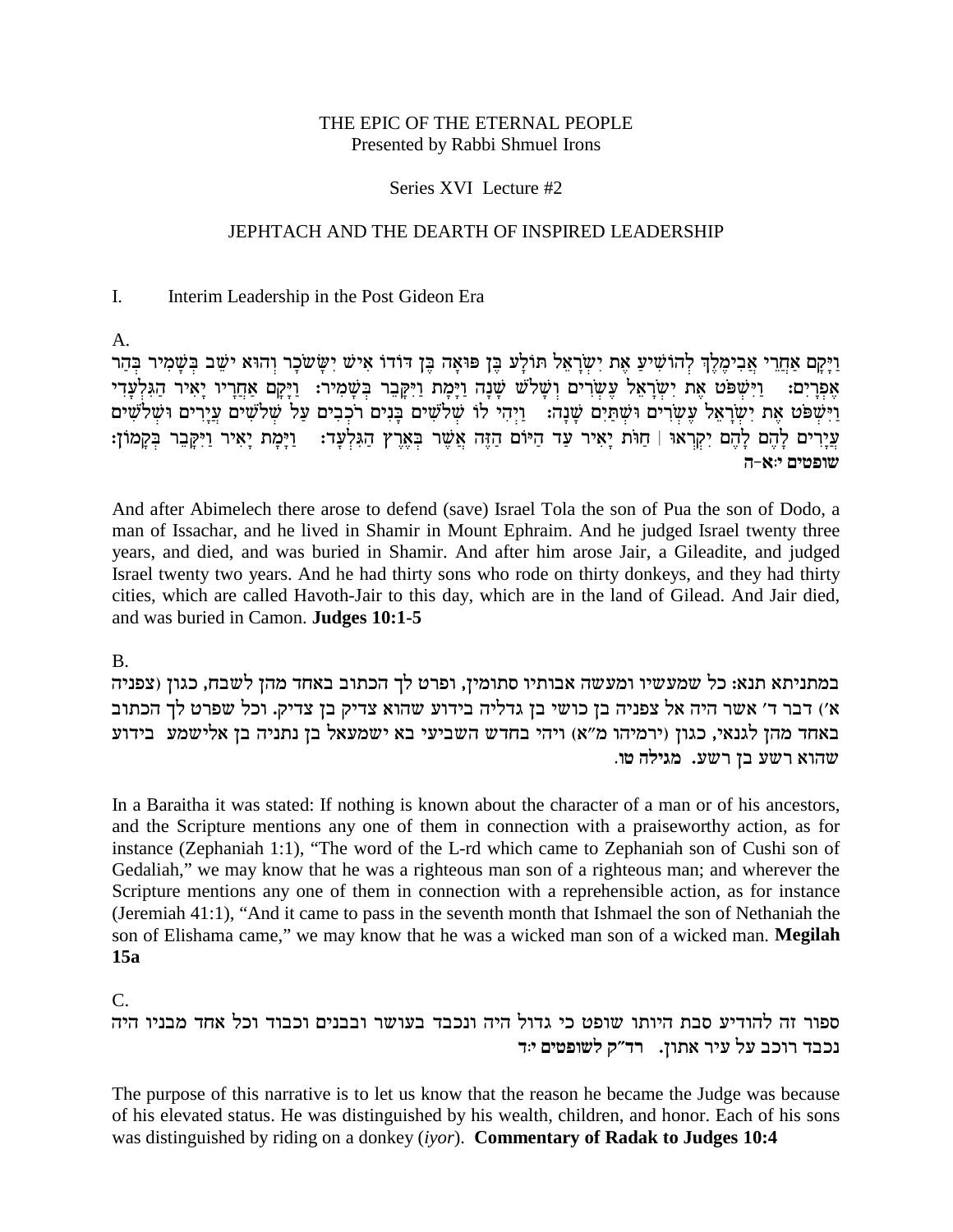D.

וַיְהִי גִבוּלַם מִמַּחֲנַיִם כַּל הַבָּשָׁן כָּל מַמְלְכוּת | עוֹג מֶלֶךְ הַבָּשֵׁן וְכָל חַוֹּת יַאֲיר אֲשֶׁר בַּבָּשָׁן שָׁשִּׁים עִיר: וַחֲצִי הַגִּלְעָד וְעַשְׁתָרוֹת וְאֶדְרֶעִי עָרֵי מַמְלְכוּת עוֹג בַּבְשָׁן לִבְנֵי מָכִיר בֶּן מְנַשֶּׁה לַחֲצִי בְנֵי מָכִיר .<br>למשפחותם: יהושע יג:ל-לא

And their border was from Mahanaim, all Bashan, all the kingdom of Og king of Bashan, and all the towns of Jair, which are in Bashan, sixty cities; And half Gilead, and Ashtaroth, and Edrei, cities of the kingdom of Og in Bashan, belonged to the sons of Machir the son of Manasseh, to the one half of the sons of Machir by their families. **Joshua 13:30-31** 

### $\Pi$ . Return to Idolatry and Subjugation

 $A<sub>1</sub>$ 

ויספו | בני ישראל לעשות הרע בעיני ד׳ ויעבדו את הבעלים ואת העשתרות ואת אלהי ארם ואת אֵלֹהֵי צִידוֹן וְאֶת | אֱלֹהֵי מוֹאֶב וְאֶת אֱלֹהֵי בְנֵי עֲמוֹן וְאֶת אֱלֹהֵי פְלְשֶׁתִּים וַיַּעֲזָבוּ אֶת ד׳ וְלֹא עֲבָדוּהוּ: .<br>ויחר אף ד' בישראל וימכרם ביד פלשתים וביד בני עמון: | וירעצו וירצצו את בני ישראל בשנה ההיא שמנה עשרה שנה את כל בני ישראל אשר בעבר הירדן בארץ האמרי אשר בגלעד: ניעברו בְנֵי עַמֹּוֹן אֶת הַיַּרְדֶּן לְהִלָּחֵם גִּם בִּיהוּדָה וּבְבְנִימִין וּבְבֵית אָפְרֵים וַתְּצֶר לְיִשְרָאֵל מְאֹד: וַיִּזְעֲקוּ בְּנֵי יִשְׁרָאֵל אֵל ד׳ לֵאמֹר חָטָאנוּ לַךְ וְכִי עַזָבְנוּ אֶת אֵ–לֹהֵינוּ וַנַּעֲבֹד אֶת הַבְעָלִים: שׁופּטים יוֹ-י

And the people of Israel did evil again in the sight of the L-rd, and served Baalim, and the Ashtaroth, and the gods of Aram, and the gods of Sidon, and the gods of Moab, and the gods of the Ammonites, and the gods of the Philistines, and forsook the L-rd, and did not serve Him. -And the anger of the L-rd was kindled against Israel, and he sold them into the hands of the Philistines, and into the hands of the sons of Ammon. And that year they troubled and oppressed the people of Israel; eighteen years, all the people of Israel who were on the other side of the Jordan in the land of the Amorites, which is in Gilead. And the Ammonites passed over the Jordan to fight also against Judah, and against Benjamin, and against the house of Ephraim; so that Israel was very distressed. And the people of Israel cried to the L-rd, saying, We have sinned against You, because we have forsaken our G-d, and also served the Baalim. Judges 10:6-10

**B.** 

וַיֹּאמֶר ד׳ אֵל בְּנֵי יִשְׂרָאֵל הֲלֹא מְמִצְרַיִם וּמִן הָאֱמֹרִי מְן בְּנֵי עַמּוֹן וּמְן פִּלְשָׁתִּים: וְצִידוֹנִים וַעֲמָלֵק וּמַעוֹן לְחֵצוּ אֶתְכֶם וַתִּצְעֲקוּ אֶלַי וָאוֹשִׁיעָה אֶתְכֶם מִיָּדָם: וְאַתֵּם עֲזַבְתֵּם אוֹתִי וַתַּעַבְדוּ אֱלֹהִים אֲחֵרִים לְכֵן לֹא אוֹסִיף לְהוֹשִׁיעַ אֶתְכֶם: לְכוּ וְזַעֲקוּ אֶל הָאֱלֹהִים אֲשֶׁר בְּחַרְתֵּם בָּם הֵמָּה יוֹשִׁיעוּ לַכֶם בִּעֵת צַרַתְכֶם: וַיֹּאמְרוּ בְנֵי יְשְׂרָאֵל אֶל ד׳ חַטַאנוּ עֲשֶׂה אַתַּה לַנוּ כְּכָל הַטּוֹב בְּעֵינֵיךְ אַךְ הַצִּילֵנוּ נַא הַיּוֹם הַזֶּה: וַיַּסִירוּ אֶת אֱלֹהֵי הַנֵּכֵר מִקְרִבֵּם וַיַּעֲבְדוּ אֶת ד' וַתִּקְצַר נַפִּשׁוֹ בַּעֲמֵל יְשְׂרָאֵל: | שופטים יויא-טז

And the L-rd said to the people of Israel, Did I not save you from the Egyptians, and from the Amorites, from the Ammonites, and from the Philistines? - The Sidonians also, and the Amalekites, and the Maonites, oppressed you; and you cried to me, and I saved you from their hand. - Yet you have forsaken Me, and served other gods; therefore I will save you no more. Go and cry to the gods which you have chosen; let them save you in the time of your tribulation. And the people of Israel said to the L-rd, We have sinned; do to us whatever seems good to You; save us only, we pray You, this day. And they put away the foreign gods from among them, and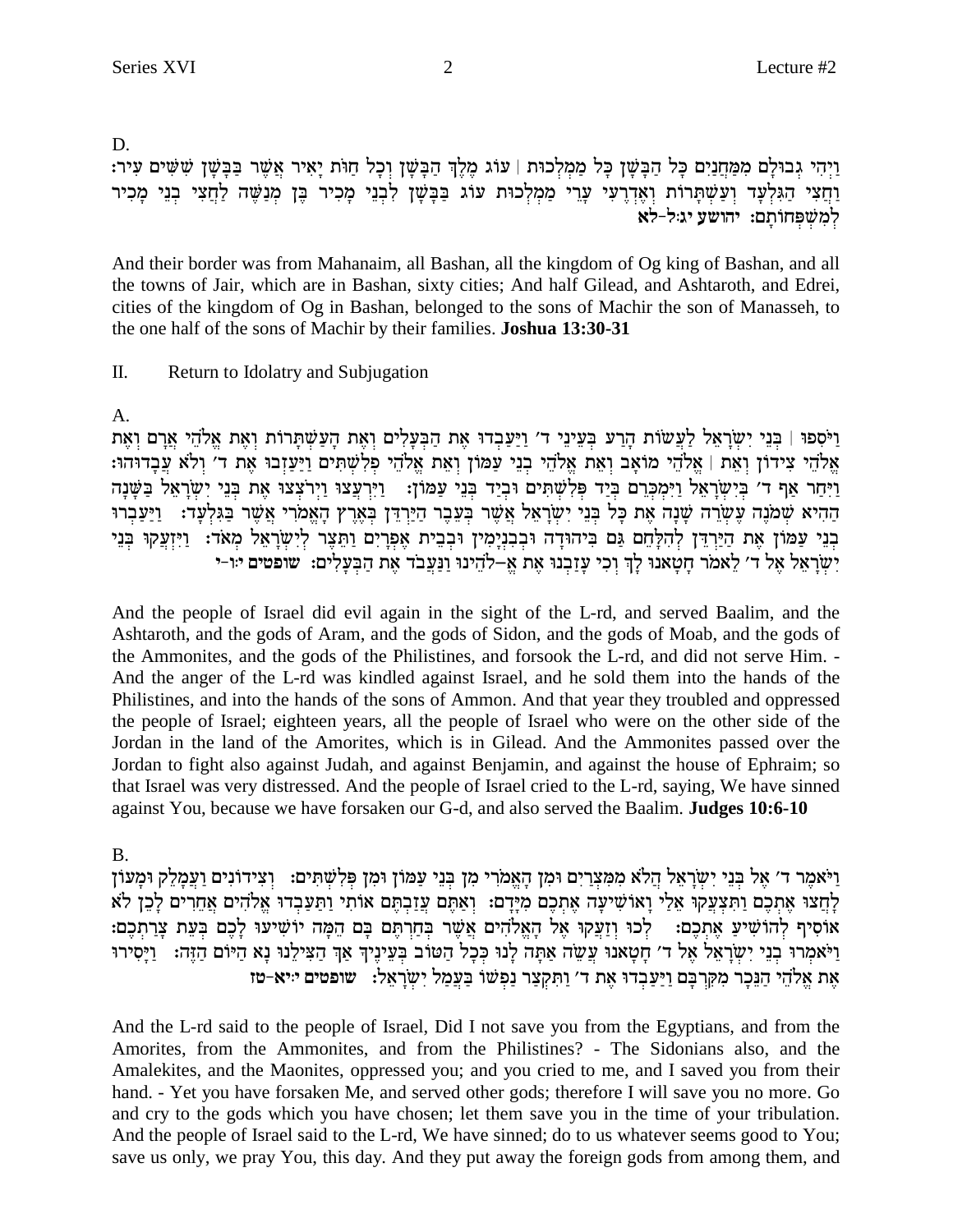3

served the L-rd; and His soul was grieved for the misery of Israel. **Judges 10:11-16** 

 $III.$ Jephtach and the Salvation of Israel

 $A<sub>1</sub>$ 

וַיִּצַעֲקוּ בְּנֵי עַמּוֹן וַיָּחֲנוּ בִּגִּלְעָד וַיֵּאֲסְפוּ בְּנֵי יִשְׂרָאֱל וַיַּחֲנוּ בַּמְצִפָּה: וַיֹּאמְרוּ הַעָּם שַׂרֵי גִלְעָד אִישׁ אל–רעהו מי האיש אשר יחל להלחם בבני עמון יהיה לראש לכל ישבי גלעד: עופטים יויז-יח

Then the Ammonites were gathered together, and encamped in Gilead. And the people of Israel assembled themselves together, and encamped in Mizpah. - And the people and princes of Gilead said one to another, What man is he who will begin to fight against the Ammonites? He shall be chief over all the inhabitants of Gilead. Judges 10:17-18

 $B<sub>1</sub>$ 

וְיִפְתָּח הַגִּלְעָדִי הָיָה גִּבּוֹר חַיִּל וְהוּא בֶּן אִשָּׁה זוֹנָה וַיּוֹלֶד גִּלְעָד אֶת יִפְתְּח: וַתֵּלֶד אֵשֶׁת גִּלְעָד לוֹ בְּנִים וַיְּגִדְלוּ בְנֵי הָאָשֶׁה וַיְגַרְשׁוּ אֶת יִפְתַּח וַיֹּאמְרוּ לוֹ לֹא תִנְחַל בְּבֵית אַבִינוּ כִּי בֵּן אִשָּׁה אַחֲרֶת אַתְּה: - וַיִּבְרָח יִפְתַּח מִפְּנֵי אֶחָיו וַיֵּשֵׁב בְּאֶרֶץ טוֹב וַיִּתְלַקְטוּ אֶל יִפְתַּח אֲנָשִׁים רֵיקִים וַיֵּצְאוּ עִמּו: עוּפּטים יא:א-ג

And Jephthah the Gileadite was a mighty man of valor, and he was the son of a harlot; and Gilead fathered Jephthah. And Gilead's wife bore him sons; and his wife's sons grew up, and they threw out Jephthah, and said to him, You shall not inherit in our father's house; for you are the son of a strange woman. Then Jephthah fled from his brothers, and lived in the land of Tob; and there were gathered idle (unworthy) men to Jephthah, and went out with him. Judges 11:1-3

 $C_{\cdot}$ 

ויהי מימים וילחמו בני עמון עם ישראל: | ויהי כאשר נלחמו בני עמון עם ישראל וילכו זקני גלעד לַקַחַת אֶת יִפְתַּח מֵאֵרֵץ טוֹב: - וַיֹּאמִרוּ לִיִפְתַּח לִכָה וְהַיִיתַה לַּנוּ לִקַצִין וְנִלַּחֲמַה בִּבְנֵי עַמּוֹן: - וַיֹּאמֵר יפתח לזקני גלעד הלא אתם שנאתם אותי ותגרשוני מבית אבי ומדוע באתם אלי עתה כאשר צר לכם: וַיֹּאמְרוּ זְקְנֵי גִלְעָד אֵל יִפְתַּח לַכֵן עַתַּה שַׁבְנוּ אֵלֵיךְ וְהַלָכְתַּ עִמְּנוּ וְנִלְחָמִתַּ בְּבְנֵי עַמּוֹן וְהָיִיתַ לַּנוּ לְרֹאשׁ לְכֹל יֹשֶׁבֵי גִלְעָד: וַיֹּאמֶר יִפְתַּח אֵל זִקְנֵי גִלְעָד אִם מְשִׁיבִים אַתֵּם אוֹתִי לְהָלָחֵם בִּבְנֵי עַמּוֹן וְנָתַן ד׳ אוֹתַם לְפַנַי אֲנֹכִי אֶהְיֶה לַכֵם לְרֹאשׁ: וַיֹּאמְרוּ זִקְנֵי גִלְעַד אֱל יִפְתַּח ד׳ יִהְיֶה שֹׁמֵעַ בֵּינוֹתֵינוּ אִם לֹא כְדְבָרְךָ כֵּן נַעֲשֶׂה: וַיֵּלֶךְ יִפְתָּח עִם זִקְנֵי גִלְעָד וַיָּשִׂימוּ הָעָם אוֹתוֹ עֲלֵיהֶם לְרֹאשׁ וּלְקָצִין וַיִדַבֵּר יִפְתָּח אֶת כָּל דִּבְרָיו לְפְנֵי ד' בַּמְצִפָּה: | שופטים יא:ד-יא

And it came to pass in the course of time, that the Ammonites made war against Israel. And it was so, that when the Ammonites made war against Israel, the elders of Gilead went to fetch Jephthah from the land of Tob; And they said to Jephthah, Come, and be our captain (katzin), that we may fight with the Ammonites. - And Jephthah said to the elders of Gilead, Did not you hate me, and expel me from my father's house? And why have you come to me now when you are in distress? - And the elders of Gilead said to Jephthah, Therefore we turn again to you now, that you may go with us, and fight against the Ammonites, and be our chief over all the inhabitants of Gilead. - And Jephthah said to the elders of Gilead, If you bring me home again to fight against the Ammonites, and the L-rd delivers them before me, shall I be your chief? (or alternately: I shall surely be your chief.) - And the elders of Gilead said to Jephthah, The L-rd be witness between us, if we do not do according to your words. Then Jephthah went with the elders of Gilead, and the people made him chief and captain over them; and Jephthah uttered all his words before the L-rd in Mizpah. Judges 11:4-11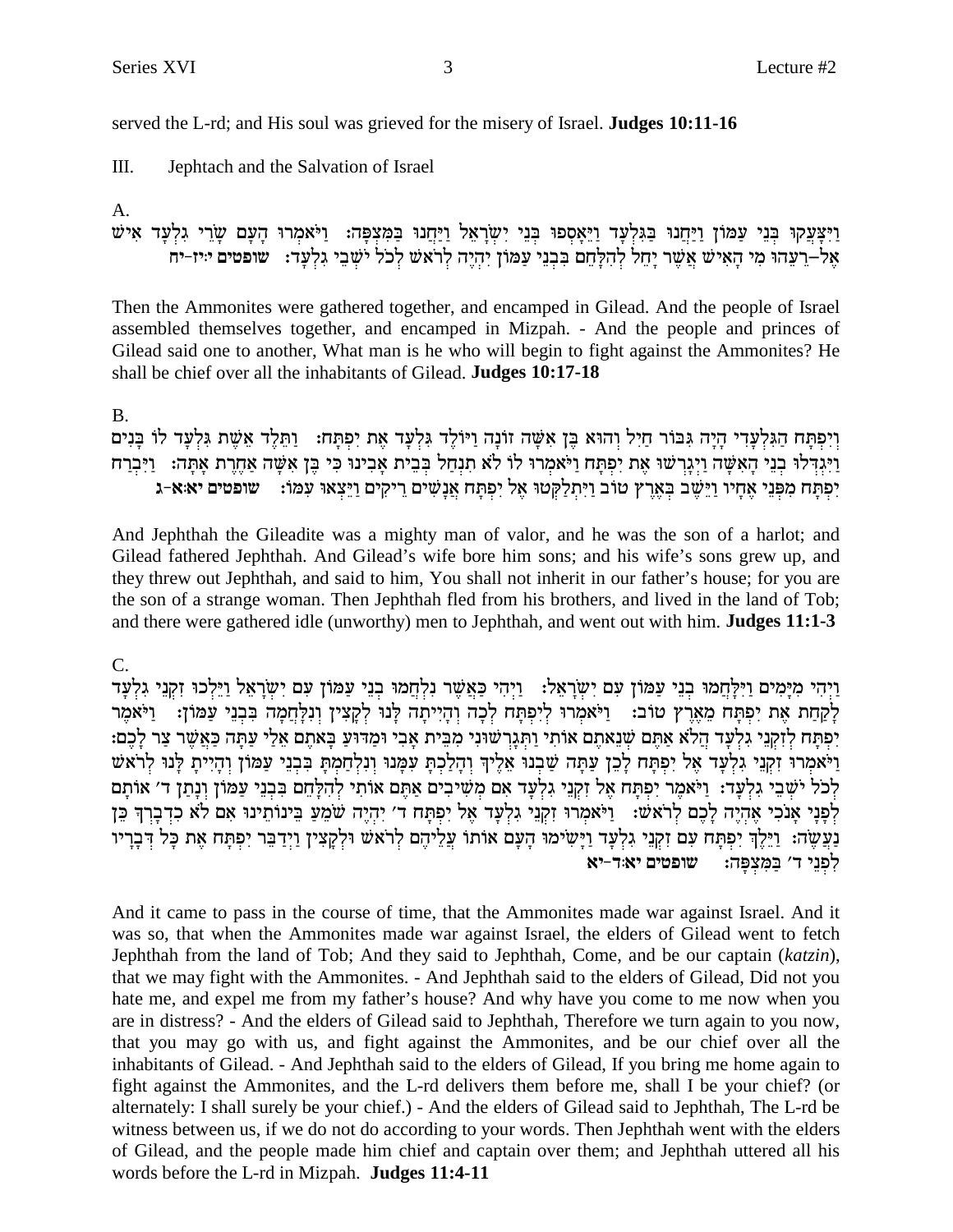D.

וישלח יפתח מלאכים אל מלך בני עמון לאמר מה לי ולך כי באת אלי להלחם בארצי: ויאמר מלך בני עמון אל מלאכי יפתח כי לקח ישראל את ארצי בעלותו ממצרים מארנון ועד היבק ועד הירדן ועתה הַשִּׁיכָה אֶתְהֶן בְּשֵׁלוֹ׳: [יוֹסֵף עוֹד יִפְתַּח וַיִּשְׁלַח מַלְאָכִים אֶל מֶלֶךְ בְּנֵי עַמּוֹן: וַיֹּאמֶר לוֹ כֹּה אָמַר יִפְתַּח לא לַקַח יִשְׂרָאֵל אֶת אֶרֶץ מוֹאָב וְאֶת אֶרֶץ בְּנֵי עַמּוֹן: כִּי בַּעֲלוֹתֵם מִמִּצְרֵיִם וַיֵּלֶךְ יְשְׂרָאֵל בַּמִּדְבַּר עַד יַם סוף וַיַּבֹא קֵדְשָׁה: וַיִּשְׁלַח יִשְׂרָאֵל מַלְאָכִים | אֶל מֶלֶךְ אֱדום | לֵאמר אֶעְבְרָה נָא בְאַרְצֶךְ וְלֹא שָׁמַע מֶלֶךְ אַרוֹם וְגַם אֶל מֶלֶךְ מוֹאָב שָׁלָח וְלֹא אָבָה וַיִּשֶׁב יִשְׂרָאֵל בְּקָדְשׁ: - וַיֵּלֵךְ בְּמִדְבָר וַיַּסֶב אֶת אָרץ אַדוֹם וְאֶת אֶרֶץ מוֹאָב וַיַּבֹא מִמְזִרָח שֶׁמֶשׁ לְאֶרֶץ מוֹאָב וַיַּחֲנוּן בְּעֶבֶר אַרְנוֹן וְלֹא בָאוּ בְּגְבוּל מוֹאָב כִּי אַרְנוֹן גְבוּל מואב: וישלח ישראל מלאכים אל סיחון מלך האמרי מלך חשבון ויאמר לו ישראל נעברה נא בארצך עד מקומי: ולא האמין סיחון את ישראל עבר בגבלו ויאסף סיחון את כל עמו ויחנו ביהצה וילהם עם יְשְׂרָאֵל: וַיְּתֵן ד' אֵ–לֹהֵי יְשְׂרָאֵל אֶת סִיחוֹן וְאֶת כַּל עֲמוֹ בְּיַד יְשֶׂרָאֵל וַיָּכּוּם וַיִּירַשׁ יְשְׂרָאֵל אֶת כַּל אֶרִץ הָאֲמֹרִי יוֹשֶׁב הָאֲרֶץ הַהִיא: וַיִּיְרְשׁוּ אֶת כָּל גִּבוּל הָאֲמֹרִי מֵאֲרְנוֹן וְעַד הַיַּבֹּק וּמִן הַמְּדְבָר וְעַד הַיַּרְדֶן: וְעַתָּה ד׳ | אֵ–לֹהֵי יִשְׂרָאֵל הוֹרִישׁ אֵת הָאֵמֹרִי מִפְּנֵי עַמּוֹ יִשְׂרָאֵל וְאַתָּה תִּירָשֵׁנוּ: הֲלֹא אֵת אֲשֶׁר יוֹרִישָׁךְ כְּמוֹשׁ אֱלֹהֶיֹךְ אוֹתוֹ תִירָשׁ וָאֶת כָּל אֲשֶׁר הוֹרִישׁ ד' אֱ–לֹהֶינוּ מִפְּנֵינוּ אוֹתוֹ נִירָשׁ: וְעַתָּה הֲטוֹב טוֹב אַתָּה מִבָּלָק בֵּן צִפּוֹר מֵלֵךְ מוֹאָב הֲרוֹב רָב עִם יִשְׂרָאֵל אִם נִלְחֹם נִלְחַם בָּם: | בִּשֵּׁבֵת יִשְׂרָאֵל בִּחֵשְׁבּוֹן וּבְבְנוֹתֵיהָ וּבְעַרְעוֹר וּבְבְנוֹתֵיהָ וּבְכָל הֵעָרִים אֲשֶׁר עַל יְדֵי אַרְנוֹן שָׁלֹש מֵאוֹת שַׁנָה וּמַדוֹעַ לֹא הִצָּלְתֵּם בַּעֲת הָהִיא: וְאֲנֹכִי לֹא חַטֲאתִי לַךְ וְאַתָּה עֹשֶׂה אִתִּי רַעַה לְהָלָחֵם בִּי יִשְׁפּט ד׳ הַשֹּׁפֵט הַיּוֹם בֵּין בְּנֵי יְשִׂרְאֵל וּבִין בְּנֵי עַמּוֹן: וְלֹא שָׁמַע מְלֵךְ בְּנֵי עַמּוֹן אֵל דְּבְרִי יִפְתַּח אֲשֶׁר שַׁלַח אֲלִיו: שופטים יאויב-כח

And Jephthah sent messengers to the king of the Ammonites, saying, What have you to do with me, that you come against me to fight in my land? And the king of the Ammonites answered to the messengers of Jephthah, Because Israel took away my land, when they came up from Egypt, from Arnon to Jabbok, and to the Jordan; now therefore give back those lands peacefully. - And Jephthah sent messengers again to the king of the Ammonites; And said to him, Thus said Jephthah, Israel did not take away the land of Moab, nor the land of the Ammonites; But when Israel came up from Egypt, and walked through the wilderness to the Red Sea, and came to Kadesh; Then Israel sent messengers to the king of Edom, saying, Let me, I beseech you, pass through your land; but the king of Edom would not listen to it. And in like manner they sent to the king of Moab; but he would not consent; and Israel stayed in Kadesh. Then they went along through the wilderness, and around the land of Edom, and the land of Moab, and came by the east side of the land of Moab, and camped on the other side of Arnon, but came not within the border of Moab; for Arnon was the border of Moab. - And Israel sent messengers to Sihon king of the Amorites, the king of Heshbon; and Israel said to him, Let us pass, we beseech you, through your land into my place. But Sihon trusted not Israel to pass through his border; but Sihon gathered all his people together, and camped in Jahaz, and fought against Israel. And the L-rd G-d of Israel delivered Sihon and all his people to the hand of Israel, and they defeated them; so Israel possessed all the land of the Amorites, the inhabitants of that country. And they possessed all the borders of the Amorites, from Arnon to Jabbok, and from the wilderness to the Jordan. - So now the L-rd G-d of Israel has dispossessed the Amorites from before His people Israel, and should you possess it? Will not you possess that which Kemosh your god gives to you to possess? So whoever the L-rd our G-d shall drive out from before us, them will we possess. - And now are you any better than Balak the son of Zippor, king of Moab? Did he ever strive against Israel, or did he ever fight against them, While Israel lived in Heshbon and her towns, and in Aroer and her towns, and in all the cities that are along the borders of Arnon, for three hundred years? Why therefore did you not recover them during that time? - Therefore I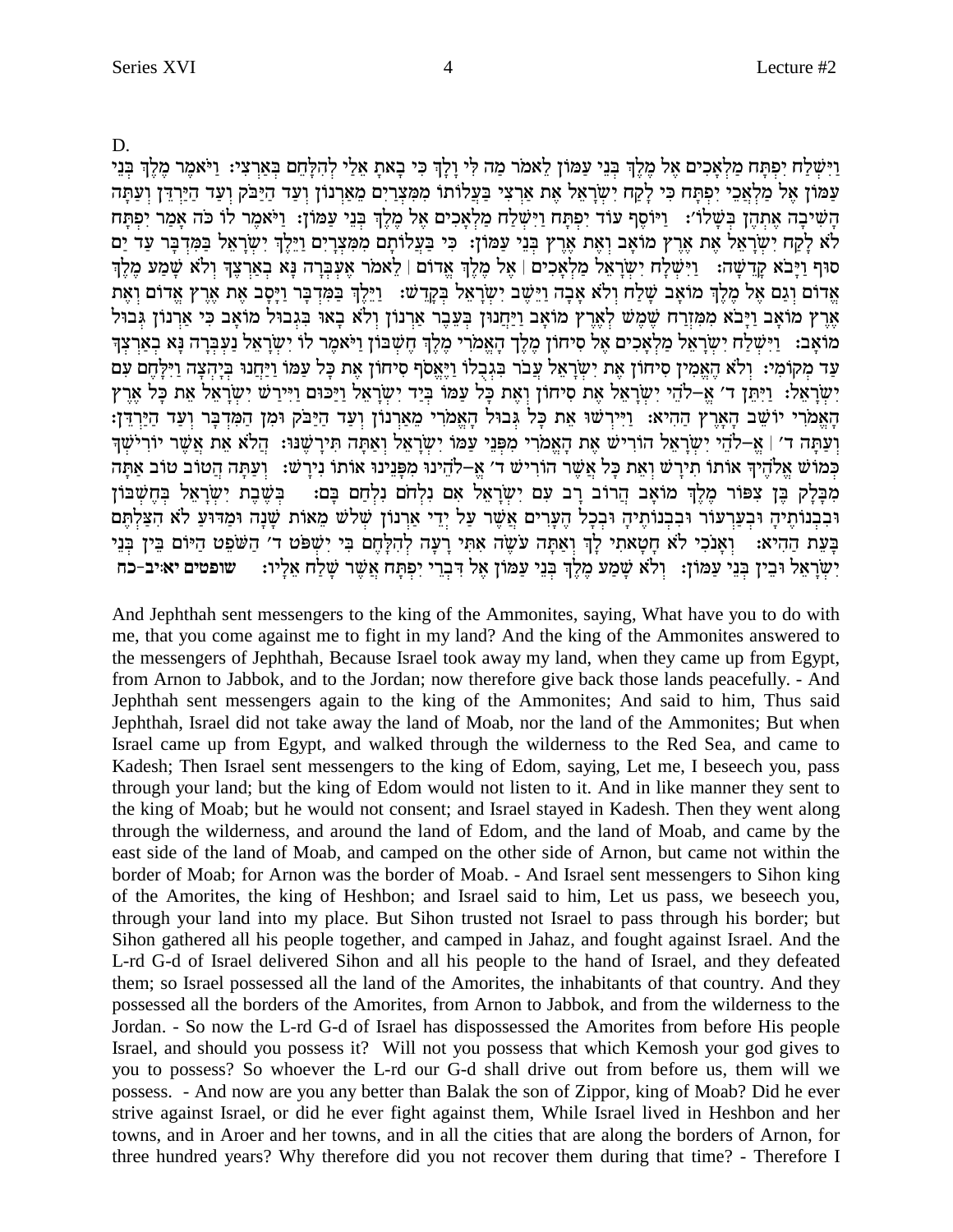have not sinned against you, but you do me wrong to war against me; the L-rd the Judge be judge this day between the people of Israel and the Ammonites. - And the king of the Ammonites listened not to the words of Jephthah which he sent him. Judges 11:12-28

### $E_{\perp}$

ותהי על יפתח רוח ד׳ ויעבר את הגלעד ואת מנשה ויעבר את מצפה גלעד וממצפה גלעד עבר בני עמון: וידר יפתח נדר לד׳ ויאמר אם נתון תתן את בני עמון בידי: | והיה היוצא אשר יצא מדלתי ביתי לקרָאתי בְּשׁוּבִי בְשָׁלוֹ׳ מִבְּנֵי עַמּוֹן וְהָיָה לַד׳ וְהַעֲלִיתְהוּ עוֹלָה: וַיַּעֲבֹר יִפְתָּח אֵל בִּנֵי עַמּוֹן לְהִלַּחֵם בָּם וַיִּתְּנֵם ד׳ בְּיָדוֹ: [יַכֵּם מֵעֲרוֹעֵר וְעַד בּוֹאֲךְ מִנִּית עֵשְׂרִים עִיר וְעַד אָבֶל כְּרָמִים מַכָּה גִּדוֹלָה מְאֹד ויכנעו בני עמון מפני בני ישראל: שופטים יא:כט-לג

Then the spirit of the L-rd came upon Jephthah, and he passed over Gilead, and Manasseh, and passed over Mizpah of Gilead, and from Mizpah of Gilead he passed over to the Ammonites. And Jephthah vowed a vow to the L-rd, and said, If you shall without fail deliver the Ammonites into my hands, Then it shall be, that whatever comes out of the doors of my house to meet me, when I return in peace from the Ammonites, shall surely be the L-rd's, and (or) I will offer it up for a burnt offering. So Jephthah passed over to the Ammonites to fight against them; and the L-rd delivered them into his hands. And he struck them from Aroer, till you come to Minnith, twenty cities, and to the plain of the vineyards, with a very great slaughter. Thus the Ammonites were subdued before the people of Israel. Judges 11:29-33

IV. Jephtach's Daughter

A.

וַיַּבֹא יִפְתַּח הַמְּצְפָּה אֵל בֵּיתוֹ וְהִנֵּה בְתּוֹ יֹצֵאת לְקְרַאתוֹ בְתִפִּים וּבְמְחֹלוֹת וְרַק הִיא יְחִידַה אֵין לוֹ מִמֵּנּוּ בֵּן אוֹ בַת: [יִהִי כִרְאוֹתוֹ אוֹתָהּ וַיִקְרַע אֵת בְּגָדָיו וַיֹּאמֵר אֲהָהּ בִּתְּי הַכְרֵעַ הָכְרַעְתְּנִי וְאַתְּ הָיִיתָ בִּעֹכְרֵי ואַנכִי פַּצִיתִי פִי אָל ד׳ וְלֹא אוּכָל לַשׁוּב: וַתֹּאמֵר אָלִיו אָבִי פַּצִיתָה אֶת פִּיךְ אֶל ד׳ עֲשֶׂה לִי כַּאֲשֶׁר יָצָא מִפִּיךְ אַחֲרֵי אֲשֶׁר עַשָׂה לְךָ ד׳ נִקֲמוֹת מֵאֹיָבֵיךְ מִבְּנֵי עַמּוֹן: [וַתֹּאמֶר אֶל אַבִיהַ יַעֲשֶׂה לִי הַדַּבָר הַזֶּה הַרִפֶּה מִמֶּנִּי שְׁנַיִם חֲדָשִׁים וְאֵלְכָה וְיָרַדְתִּי עַל הֶהָרִים וְאֲבְכֶּה עַל בְּתוּלַי אֲנֹכִי וְרֵעוֹתָי: וַיֹּאמֶר לֶכִי וַיִּשְׁלַח אוֹתָה שִׁנֵי חֲדָשִׁים וַתֲלֵךְ הִיא וְרֵעוֹתִיהָ וַתֵּבְךָ עַל בְּתוּלֵיהָ עַל הֶהָרִים: וַיִּהִי מִקֵץ | שִׁנַיִם חֲדָשִׁים וַתַּשַּׁב אֶל–אָבִיהָ וַיַּעַשׂ לַהּ אֶת נִדְרוֹ אֲשֶׁר נַדָר וְהִיא לֹא יַדְעָה אִישׁ וַתְּהִי חֹק בְּיִשְׂרָאֱלֹ: מִיַּמִים | יַמִימַה תֵּלַכְנָה בְּנוֹת יְשְׂרָאֵל לְתַנּוֹת לְבָת יִפְתַּח הַגִּלְעָדִי אַרְבַּעַת יַמִים בַּשֵּׁנָה: שופטים יא לד-מ

And Jephthah came to Mizpah to his house, and, behold, his daughter came out to meet him with tambourines and with dances; and she was his only child; beside her he had neither son nor daughter. And it came to pass, when he saw her, that he tore his clothes, and said, Alas, my daughter! you have brought me very low, and you have become the cause of trouble to me; for I have opened my mouth to the L-rd, and I cannot go back. And she said to him, My father, if you have opened your mouth to the L-rd, do to me according to that which has come from your mouth; seeing that the L-rd has taken vengeance for you of your enemies, of the Ammonites. And she said to her father, Let this thing be done for me; let me alone two months, that I may go up and down upon the mountains, and bewail my virginity, I and my friends. And he said, Go. And he sent her away for two months; and she went with her companions, and wept for her virginity upon the mountains. And it came to pass at the end of two months, that she returned to her father, who did with her according to his vow which he had vowed; and she knew no man. And it was a custom in Israel, That the daughters of Israel went yearly to lament the daughter of Jephthah the Gileadite four days in a year. Judges 11:34-40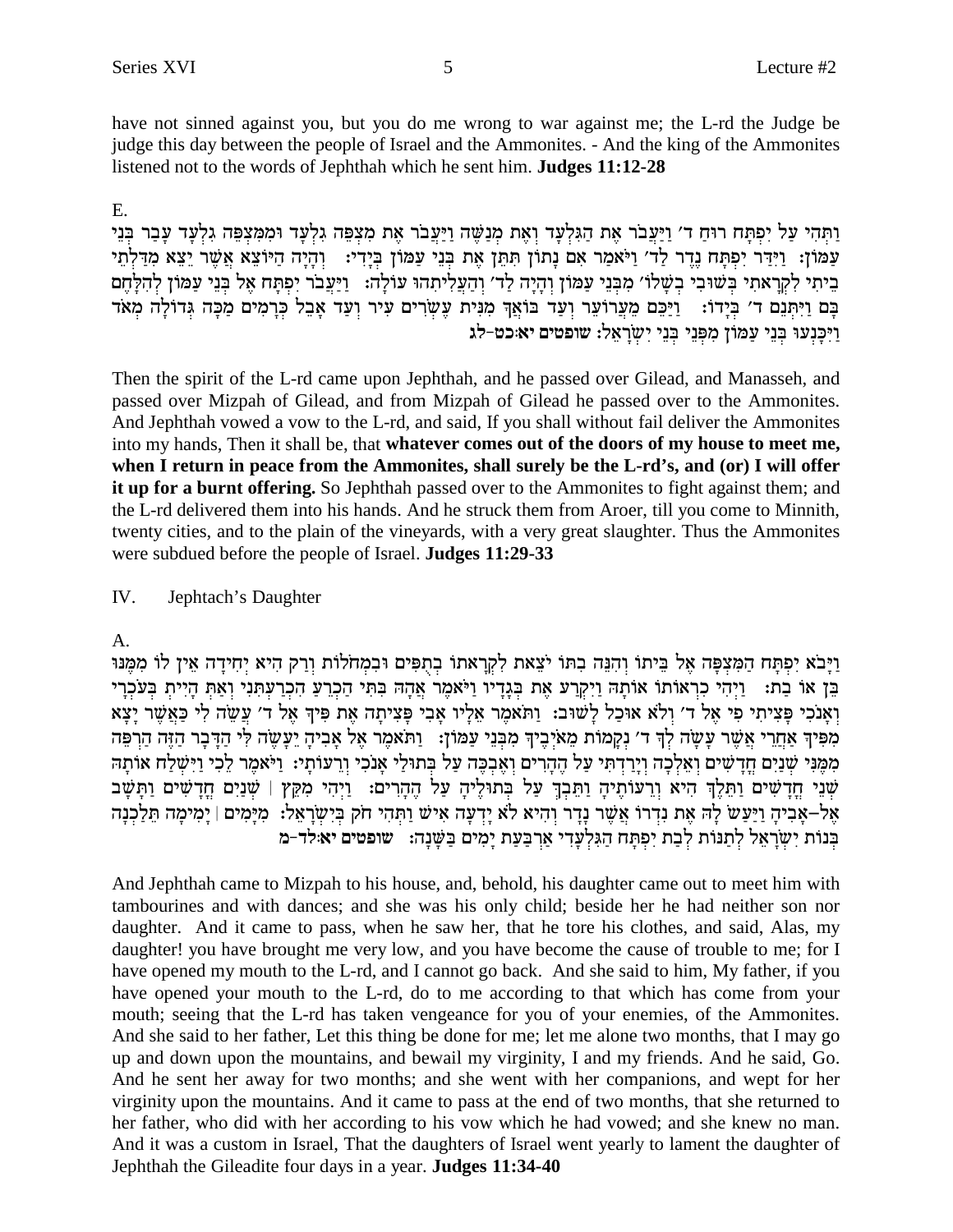B.

'והעליתיהו עולה – דעת רז״ל בזה ידוע וא״א ז״ל פירש והעליתיהו הוי״ו במקום או ופירש והיה לד הקדש אם אינו ראוי לעולה או העליתיהו עולה אם ראוי לעולה וכמו זה הוי"ו מכה אביו ואמו או אמו ויפה פי' וכן נראה מהפסוק כי לא המיתה שאמר (שלא אמר) ואבכה על נפשי לאות כי לא המיתה אך לא ידעה איש כמו שאמר והיא לא ידעה איש ומה שאמר גם כן ויעש לה את נדרו אשר נדר ולא אמר ויעלה עולה לאות כי פרושה היתה וזהו את נדרו אשר נדר והיה להשם כך נראה לפי **`l:`i mihteyl w"cx 't** :dlawl epilr mcia `id dlaw m` l"fx ixace miweqtd ihyt

The opinion of our Sages is well known. My master, my father, of blessed memory, explained that the "*vov*" of the word "*v'ha-alisihu*" is to be understood to mean "or" i.e. the object should become sanctified, if it is not fit to be a sacrifice, **or**, if it is fit to be a sacrifice (i.e. a cow or a sheep) then it should be brought as a burnt offering. This is similar to the "vov" in the phrase, "*makeh oviv v'imo.*" which is translated, he who hits his father *or* mother. He explained this very well, as it is evident from the verse that he did not kill her, as it [does not] say, "I will bewail my soul." [Rather it says, "I will bewail my virginity."] This indicates that he didn't kill her, but rather she abstained from marital relations, as it says (Judges 11:39), "and she knew no man." And from that which it says (ibid.), "he did with her according to his vow which he had vowed;" and not, "he offered her as a sacrifice," is indicative that she became an ascetic. This is the meaning of, "he did with her according to his vow which he had vowed," i.e. "shall surely be the L-rd's". This is what seems to be the simple meaning of the text. If the words of our Sages are based upon a chain of tradition, then we are duty bound to accept them. **Radak, ibid.**

## $C_{\cdot}$

(חיינו דקאמר להו נביא לישראל: (ירמיהו ח') הצרי אין בגלעד אם רופא אין שם. וכתיב וירמיהו י"ט אשר לא צויתי ולא דברתי ולא עלתה על לבי. אשר לא צויתי ־ זה בנו של מישע מלך מואב, שנאמר מלכים ב' ג') ויקח את בנו הבכור אשר ימלך תחתיו ויעלהו עלה, ולא דברתי ־ זה יפתח, ולא עלתה) על לבי ־ זה יצחק בן אברהם. תענית ד.

 This is what the prophet had in mind when he said to Israel (Jeremiah 8:23), "Is there no balm in Gilead? Is there no physician there? [Why then has not the health of the daughter of my people been restored? Oh that my head were waters, and my eyes a fountain of tears, that I might weep day and night for the *slain* of the daughter of my people!]" And it is further written (ibid. 19:5), "Which I commanded not, nor spoke of it, neither came it to my mind." "Which I commanded not." This refers to the sacrifice of the son of Mesha, the king of Moab, as it is said (Kings II 3:27), "Then he took his eldest son that should have reigned in his stead and offered him for a burnt-offering." "Nor spoke of it." This refers to the daughter of Jephthach. "Neither came it to my mind." This refers to the sacrifice of Isaac, the son of Abraham. **Taanis 4a**

# D.

וזה היה טעותו של יפתח בבתו, כי חשב כאשר חרם נגיד ישראל חל וקים להמית אנשים או העובר על חרמו חייב מיתה, כן אם נדר בעת מלחמה לעשות מאיש או אנשים זבח יחול הנדר, ולא ידע כי חרם המלך והסנהדרין חל על המורדים לכלותם או על העובר גזירתם ותקנתם, אבל לחול הנדר לעשות עולה מדבר שאין ראוי לד׳ חס וחלילה ולכך אמר בב״ר (ס ג) שאפילו הקדש דמים לא היה חייב ונענש בדמה: ואל תהיה נפתה בהבלי ר"א האומר כי פירוש והעליתיהו עולה (שופטים יא לא), או והעליתיהו, לומר אם יהיה היוצא מדלתי ביתי איש או אשה והיה לד׳ קודש שיהיה פרוש מדרכי העולם לעמוד לשרת בשם ד׳ בתפלה והודות לא–להים, ואם יהיה דבר ראוי ליקרב אעלנו עולה, ועשה בית לבתו מחוץ לעיר והתבודדה שם וכלכלה כל ימיה ואיש לא ידעה והיתה בתו צרורה ואלה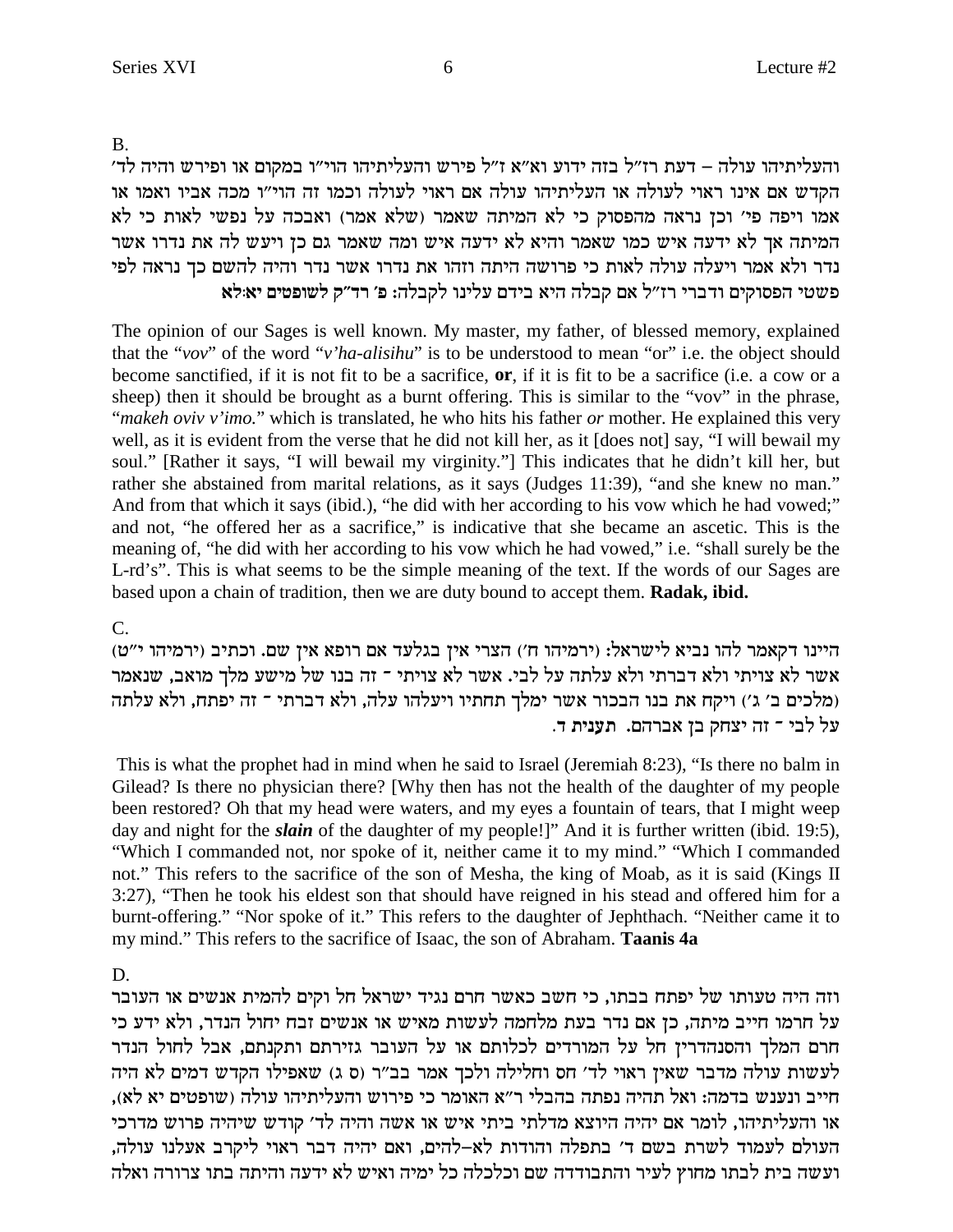דברי רוח, כי אם נדר שיהיה לד׳ איננו שיהיה פרוש, אבל יהיה כמו שמואל שאמרה אמו ונתתיו לד׳ יש א א יא) והיה משרת בבית ד', לא פרוש וכפי משפטי התורה אין ביד האדם שידור ביוצאי פתח (ש"א א יא ביתו שיהיו פרושים, כאשר אין בידו להעלותם עולה ואם הדבר כן, היתה בתו הבוכה על בתוליה ורעיותיה עמה כזונות לקלס אתנן, וח"ו שיהיה חק בישראל לתנות לבת יפתח ארבעת ימים בשנה מפני שלא נשאת לבעל והיתה עובדת את ד' בטהרה אבל הדבר כפשוטו, וטעותו היה ממה שאמרתי: פירוש הרמב"ן ויקרא כז:כט

The error of Yiftach regarding his daughter is that he thought that just as a leader of Israel has the power to institute a *cherem* which is a decree to directly put someone to death or to put one to death if he violates a decree. Similarly, if [the leader] makes a vow during wartime to offer an individual or individuals to became a [human] sacrifice, the vow would take effect. [His error was] that he didn't realize that the *cherem*, instituted by the king or the Sanhedrin only takes effect upon rebels, in order to eliminate them, or upon those who violate their decrees or legislation. G-d forbid to think that [a leader], through a vow, could validate something that is otherwise unfit to become a burnt sacrifice. For that reason it is stated in the Midrash Bereishis Rabbah (60:3) that he could not even sanctify her monetary value, [let alone offer her as a sacrifice] For that reason he was punished for shedding her blood. And don't be led astray by the nonesense of R. Avraham ibn Ezra who said that explanation of the phrase (Judges 11:31), "v'ha-alisihu" is to be understood to mean that if a man or woman would walk out of the house, then they, "shall surely be the L-rd's", i.e. they should separate themselves from the ways of the world and serve G-d through prayer and thanksgiving. And if that which leaves the house would be fit to become a sacrifice then I will bring it for a burnt offering. [In the end,] he made a house for his daughter outside the city in which she meditated and he provided for her needs there. No man "knew her" and she remained confined her whole life. These words [of R. Avraham ibn Ezra] are absurd. [First of all,] if he had vowed that a person would be sanctified to G-d, it would not mean that he would be an ascetic. He would rather be like Shmuel, whose mother said about him (Samuel I 1:11), "I have given him to G-d." Shmuel served in the House of G-d, but he was not an ascetic. [Second of all,] according to the laws of the Torah it is not within a person's power to impose upon those who leave his house that they become ascetics, just like it is not within his power to offer them up to become a burnt offering. [Third of all,] if this would be true, that his daughter bewailed her virginity as well as her friends, they were acting like harlots, praising the gifts [of carnal knowledge]. G-d forbid that there be a custom in Israel to bemoan the daughter of Yiftach four times a year because she didn't marry a husband and she served G-d in purity. The matter, however, is to be understood literally, and his mistake is as I previously stated. Ramban, Vayikra 27:29

V. The Tribe of Ephraim and the Reign of Jephtach

А.

וַיַּרְא יוֹסֵף כִּי יָשִׁית אָבִיו יַד יִמִינוֹ עַל רֹאשׁ אֵפְרַיִם וַיֵּרַע בִּעֵינָיו וַיִּתְמֹךְ יַד אָבִיו לְהָסִיר אֹתָהּ מֵעַל רֹאשׁ אִפְרַיִם עַל ראש מִנַשֶּׁה: וַיֹּאמֶר יוֹסֵף אֶל אָבִיו לֹא כֵן אָבִי כִּי זֶה הַבְּכֹר שִׂים יְמִינְךָ עַל רֹאשׁו: וַיְמְאֵן אָבִיו וַיֹּאמֵר יָדַעְתִּי בְנִי יָדַעְתִּי גַּם הוּא יִהְיֵה לְעָם וְגַם הוּא יְגִדָּל וְאוּלָם אָחִיו הַקַּטֹן יִגְדַל מְמֵנוּ וְזַרְעוֹ יִהְיֵה .<br>מלא הגוים: וַיִּבְרַכֵם בַּיּוּם הַהוּא לַאמור בְּךְ יְבְרֵךְ יִשְׂרָאֵל לֵאמר יְשִׂמְךָ אֱ–לֹהִים כְּאֶפְרַיִם וְכִמְנַשֶּׁה וַיָּשֶׁם אַת אַפְרַיִם לְפְנֵי מִנַשֵּׁה: בראשית מחויט-כ

And when Joseph saw that his father laid his right hand upon the head of Ephraim, it displeased him; and he held up his father's hand, to move it from Ephraim's head to Manasseh's head. And Joseph said to his father, Not so, my father; for this is the firstborn; put your right hand upon his

 $\overline{7}$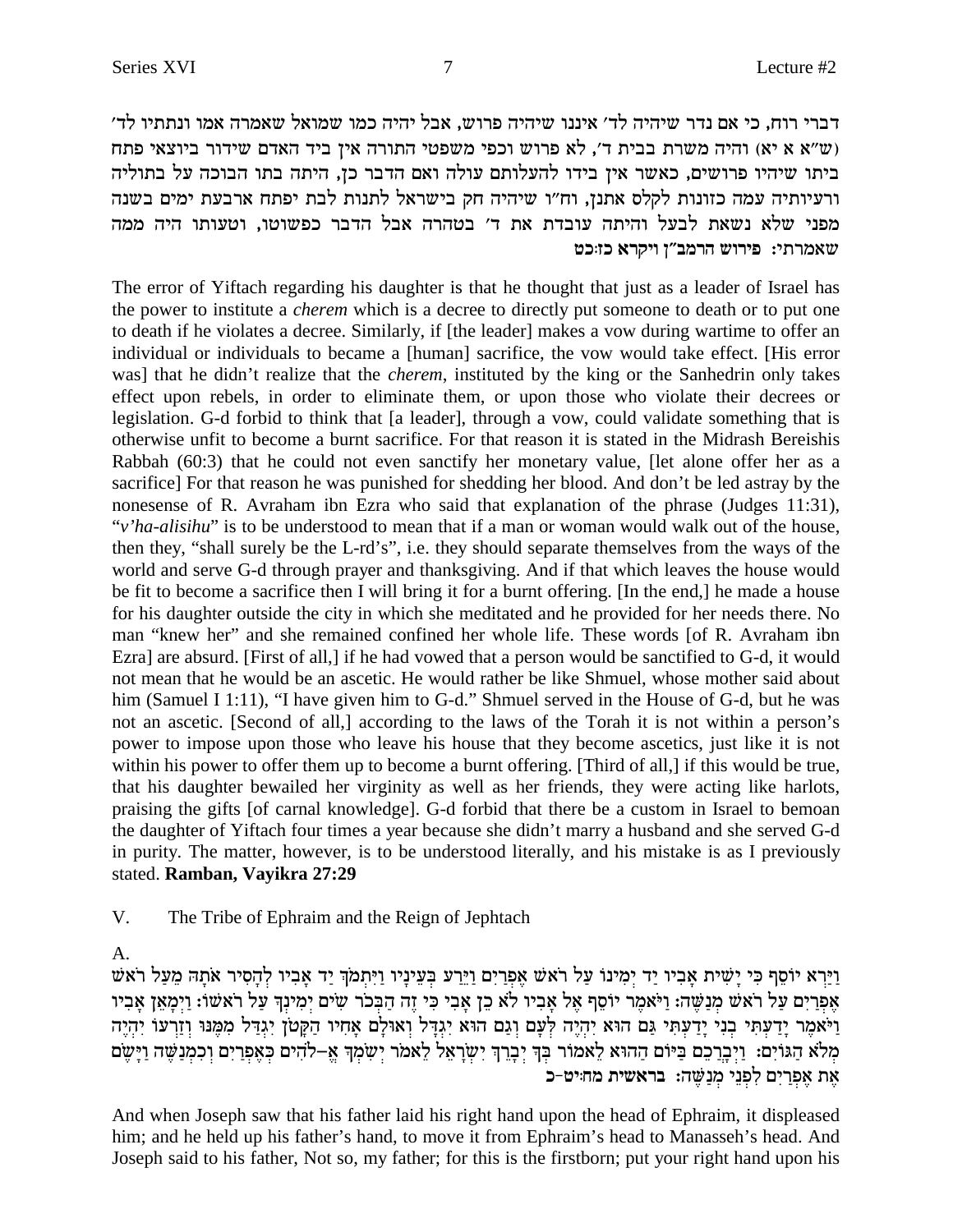head. And his father refused, and said, I know it, my son, I know it; he also shall become a people, and he also shall be great; but truly his younger brother shall be greater than he, and his seed shall become a multitude of nations. And he blessed them that day, saying, In you shall Israel bless, saying, G-d make you as Ephraim and as Manasseh; and he set Ephraim before Manasseh. Genesis 48:17-20

# **B.**

וַיִּצָּעֵק אִישׁ אֵפְרַיִם וַיַּעֲבֹר צָפוֹנָה וַיֹּאמְרוּ לִיִפְתָּח מַדּוּעַ | עָבַרִתָּ | לְהִלָּחֵם בִּבְנֵי–עַמּוֹן וְלָנוּ לֹא קָרָאתָ לַלְכֶת עִמַּךְ בִּיתַךְ נִשְׂרֹף עֲלֵיךְ בַּאֲשׁ: [יֹּאמֶר יִפְתַּח אֲלִיהֶם אִישׁ רִיב הַיִּיתִי אֲנִי ועַמִּי וּבְנֵי עַמּוֹן מִאֹד וְאֶזְעַק אֶתְכֶם וְלֹא הוֹשַׁעְתֶּם אוֹתִי מִיָּדְם: וְאֶרְאֶה כִּי אֵינְךָ מוֹשִׁיעַ וְאָשִׂימָה נַפִּשִׁי בְכַפִּי וַאֶעְבָּדָה אֶל בִּנֵי עַמוֹן וַיִּתְּנֵם ד' בְּיָדִי וְלָמָה עֲלִיתֶם אֵלֵי הַיּוֹם הַזֶּה לְהִלָּחֵם בִּי: וַיִּקְבֹּץ יִפְתַּח אֶת כַּל אַנְשֵׁי גִלְעָד וַיִּלְחֵם אֶת אָפְרֵיִם וַיַּכּוּ אַנְשֵׁי גִלְעָד אֶת אֵפְרֵים כִּי אַמְרוּ פִּלְיטֵי אֶפְרֵיִם אַתֵּם גִּלְעַד בְּתוֹךְ אָפְרֵיִם בְּתוֹךְ מְנַשֵּׁה: וַיִּלְכֹּד גַּלְעַד אֶת מַעַבְּרוֹת הַיַּרְדֶּן לְאָפְרִיִם וְהַיָּה כִּי יֹאמרוּ פִּלִיטֵי אֶפְרִים אֲעֲבֹרָה וַיֹּאמרוּ לוֹ אֲנָשֵׁי גִלְעַד הַאֲפְרָתִי אַתָּה וַיֹּאמֶר | לֹא: וַיֹּאמִרוּ לוֹ אֵמָר נָא שִׁבֹּלֵת וַיֹּאמֵר סִבּלֵת וְלֹא יָכִין לְדַבֵּר כֵּן וַיֹּאחֵזוּ אוֹתוֹ וַיִּשְׁחָטוּהוּ אֶל מַעִּבְּרוֹת הַיַּרְדֵּן וַיִּפֹּל בָּעֵת הַהִיא מֵאֶפְרַיִם אַרְבָּעִים וּשָׁנַיִם אָלֶף: וַיִּשְׁפֹּט יִפְתָּח אָת–יִשְׂרָאֵל שֵׁשׁ שַׁנִים וַיָּמַת יִפְתַּח הַגִּלְעָדִי וַיִּקַבֶר בְּעֲרֵי גִלְעַד: שופטים יב:א-ז

And the men of Ephraim gathered themselves together, and went northward, and said to Jephthah, Why did you pass over to fight against the Ammonites, and did not call us to go with you? - We will burn your house upon you with fire. - And Jephthah said to them, I and my people were at great strife with the Ammonites; - and when I called you, you did not save me from their hands. - And when I saw that you did not save me, I put my life in my hands, and passed over against the Ammonites, and the L-rd delivered them into my hand. - Why then have you come up to me this day, to fight against me? - Then Jephthah gathered together all the men of Gilead, and fought with Ephraim; and the men of Gilead struck Ephraim, because they said, You Gileadites are fugitives of Ephraim among the Ephraimites, and among the Manassites. And the Gileadites took the passages of Jordan before the Ephraimites; and it was so that when those Ephraimites who had escaped said, Let me cross over; that the men of Gilead said to him, Are you an Ephraimite? If he said, No; Then said they to him, Say now Shibboleth; and he said Sibboleth; for he could not pronounce it right. Then they took him, and slew him at the passages of Jordan; and there fell at that time of the Ephraimites forty two thousand. And Jephthah judged Israel six years. Then died Jephthah the Gileadite, and was buried in one of the cities of Gilead. Judges 12:1-7

C.

# אין סבולת אלא לשון ע"ז כאדם שאמר לחבירו שא בל. תנא דבי אליהו רבה פרק יא

The word Sibboleth is an expression related to idolatry, as in the expression so Bel - lift up Bel (See Isaiah 46:1) Tana d'Vei Eliyahu Rabbah Perek 11

VI. **Judges During Times of Peace** 

A.

וַיִּשְׁפֹּט אַחֲרָיו אֵת יִשְׂרָאֵל אִבְצָן מִבֵּית לָחֵם: וַיִּהִי לוֹ שָׁלֹשִׁים בָּנִים וּשָׁלֹשִׁים בָּנוֹת שָׁלַּח הַחוּצָה  $(1)$ וּשָׁלֹשִׁים בְּנוֹת הֵבִיא לְבָנָיו מִן הַחוּץ וַיִּשְׁפֹּט אֶת יִשְׂרָאֵל שֶׁבַע שָׁנִים: וַיָּמָת אִבְצָן וַיִּקְבֵר בְּבֵית לְהֶם: שופטים יב:חֹ-י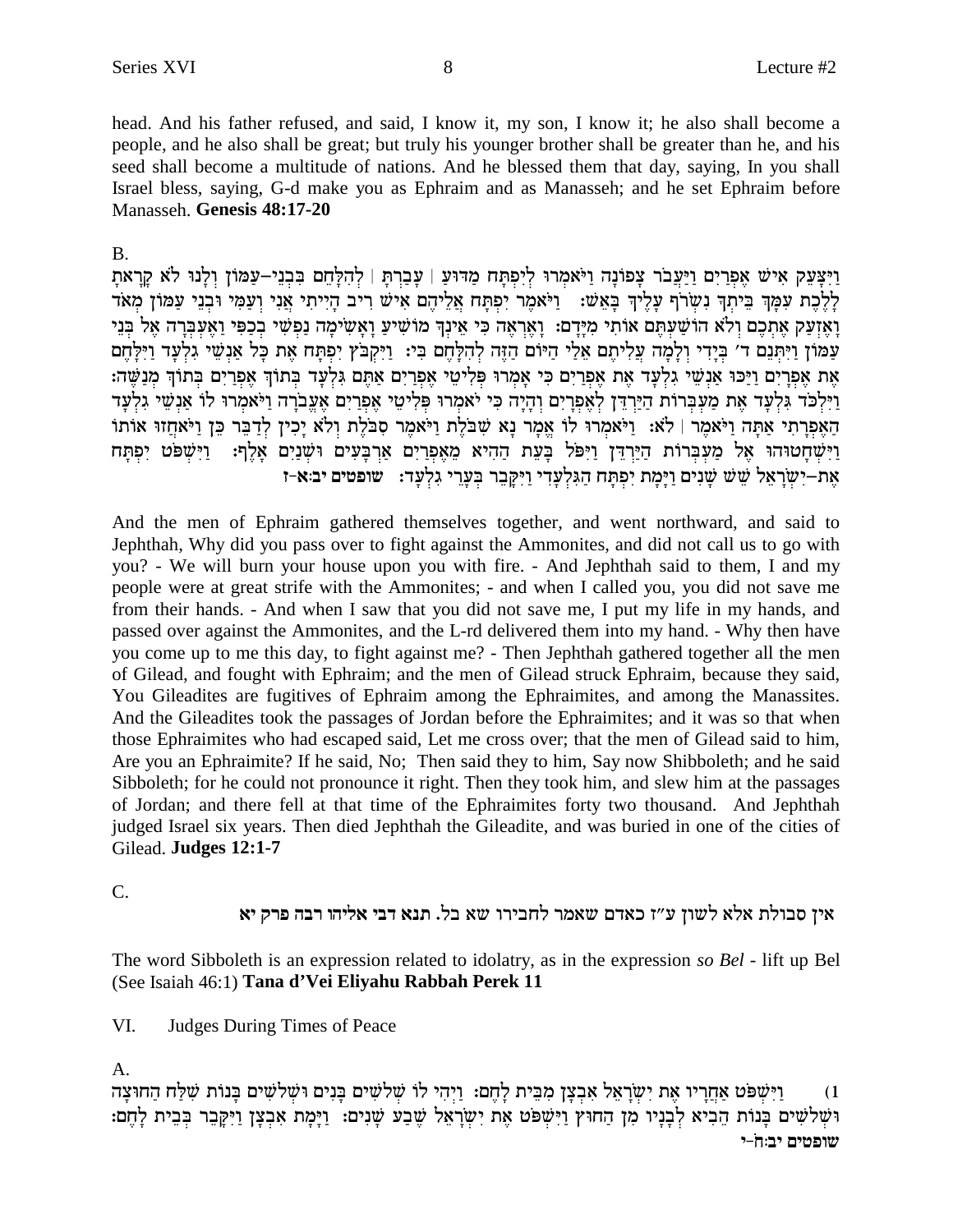And after him Ibzan of Beth-Lehem judged Israel. And he had thirty sons, and thirty daughters, whom he sent abroad, and took in thirty daughters from abroad for his sons. And he judged Israel seven years. Then died Ibzan, and was buried at Beth-Lehem. Judges 12:8-10

לפי דרך הפשט ספר הכתוב נשואי בניו ובנותיו לספר ההצלחה הגדולה שהיתה לו בבנים  $(2)$ ובבנות כי כלם השיאם בחייו ובאמת היו בו דברים טובים אשר בשכרם הגיע לזאת ההצלחה ולמעלה גדולה להיותו שופט ישראל: רד״ק, שם

According to the simple sense of the text, Scripture is relating to us the marriages of his sons and daughters in order to inform us about the tremendous success he had with his sons and daughters, for we was able to marry all of them off in his lifetime. Truly, he must have accomplished great things that merited him such success and the attainment of the great status of being the Judge over Israel. Radak, ibid.

 $\mathbf{R}$ 

וַיִּשְׁפֹּט אַחֲרָיו אֶת יִשְׂרָאֵל אֵילוֹן הַזְּבוּלֹנִי וַיִּשְׁפֹּט אֶת–יִשְׂרָאֵל עָשֶׂר שָׁנִים: וַיָּמָת אֵלוֹן הַזִּבוּלֹנִי וַיִּקָּבִר באַיָלוֹן בְאֶרֶץ זְבוּלְן: שופטים יבויא-יב

And after him Elon, a Zebulunite, judged Israel; and he judged Israel ten years. And Elon the Zebulunite died, and was buried in Ayalon in the country of Zebulun. Judges 12:11-12

 $C_{\cdot}$ 

וַיִּשְׁפֹּט אַחֲרָיו אֶת יִשְׂרָאֵל עַבְדּוֹן בֵּן הִלֵּל הַפִּרְעָתוֹנִי: וַיִּהִי לוֹ אַרְבָּעִים בָּנִים וּשָׁלֹשִׁים בְּנֵי בָנִים  $(1)$ רֹכְבִים עַל שִׁבְעִים עֲיָרִם וַיִּשְׁפֹּט אֶת יִשְׂרָאֵל שְׁמֹנֶה שָׁנִים: וַיָּמֶת עַבְדוֹן בֶּן הִלֵּל הַפִּרְעָתוֹנִי וַיִּקְבֵר בִּפְרִעָתוֹן בִּאֲרֵץ אִפְרַיִם בְּהַר הָעֲמָלֶקִי: | שופטים יביג-טו

And after him Abdon the son of Hillel, a Pirathonite, judged Israel. And he had forty sons and thirty grandchildren, who rode on seventy donkeys; and he judged Israel eight years. And Abdon the son of Hillel the Pirathonite died, and was buried in Pirathon in the land of Ephraim, in the mount of the Amalekites. Judges 12:13-15

הספור הזה גם כן להודיע הצלחתו שראה בנים ובנות ובני בנים גדולים אנשים רוכבים על  $(2)$ עיירים כלומר מרוב עשרם וגדולתם לא היו צריכין להתעסק במלאכה אחרת ובעבודת הארץ אלא רוכבים על עיירים ונתמנה שופט ישראל: רד"ק, שם

This narrative was also included in order to inform us about his tremendous success that he saw adult children and grandchildren riding on donkeys, i.e. this was a result of their wealth and privileged status. They didn't have to be involved in some other profession or in working the land but were privileged [aristrocrats] who rode donkeys. [In addition he was privileged] to be appointed the Judge over Israel. Radak, ibid.

VII. The Birth of Samson

A.

וַיֹּסְפוּ בִּנֵי יִשְׂרָאֵל לַעֲשׂוֹת הָרַע בִּעֵינֵי ד׳ וַיִּתְּנֵם ד׳ בְּיַד פִּלְשָׁתִים אַרְבָּעִים שָׁנָה: וַיִהִי אִישׁ אֵחָד  $(1)$ מִצָּרְעָה מִמְשִׁפַּחַת הַדְּנִי וּשְׁמֹוֹ מַנוֹחַ וְאִשְׁתּוֹ עֲקַרָה וְלֹא יַלְדָה: שופטים יג:א-ב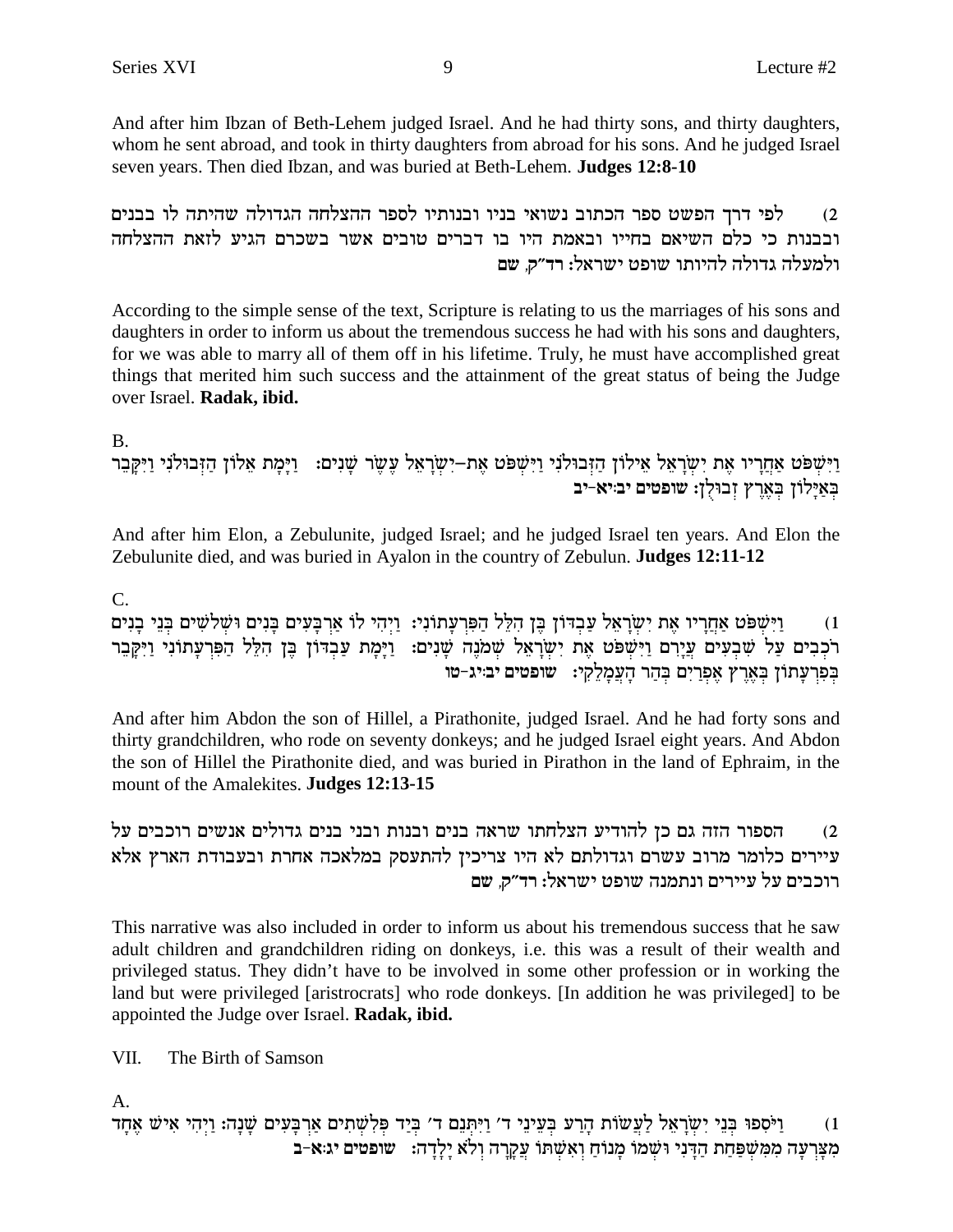And the people of Israel did evil again in the sight of the L-rd; and the L-rd delivered them into the hand of the Philistines forty years. And there was a certain man of Zorah, of the family of the Danites, whose name was Manoah; and his wife was barren, and bore not. **Judges 13:1-2** 

אינו אומר משבט אלא ממשפחת הדני מלמד שהיה אביו מדן ואמו של מנוח מיהודה וע"ז  $(2)$ אמר יעקב (בראשית מט) דן ידין עמו וגו' כמיוחד שבשבטים זה יהודה לכך הקישו ליהודה שמארץ יהודה היה ואמו היתה מיהודה וכן מנוח היה מדן ואשתו היתה מיהודה נמצא שמשון בא משבט דן ומשבט יהודה שכך אמרו אמיה דשמשון הצללפוני שמה והיא מיוחסת על שבט יהודה שנא׳ (ד״ה א ד) ושם אחותם הצללפוני. מדרש במדבר רבה יה

Scripture does not say, "from the tribe of Dan," but rather, "of the family of the Danites." This teaches us that his father was from Dan, but the mother of Manoah was from Yehudah. Regarding this did Yaakov say (Geneis 49:16-18), "Dan shall judge (revenge) his people, as (the special) *one* of the tribes of Israel. [Dan shall be a serpent by the way, an adder in the path, that bites the horse heels, so that his rider shall fall backward. I have waited for your salvation, O L-rd."] The special one of the tribes is Yehudah [from whom the ultimate redeemer will arise]. [The redeemer of Dan] is compared to Yehudah as he was from the land of Yehudah (Zorah straddled both Dan and Yehudah) and his mother was from Yehudah. Similarly, Manoah was from Dan and his wife was from Yehudah. Consequently, Shimshon (Samson) was from [both] the tribes of Dan and Yehudah. This is based upon the tradition that the name of Shimshon's mother was Hazelelponi, as it says (Chronicles I 4:1-3), "[The sons of Judah: Perez, Hezron, and Carmi, and Hur, and Shobal. And Reaiah the son of Shobal fathered Jahath; and Jahath fathered Ahumai, and Lahad. These are the families of the Zorathites. And these were of the father of Etam: Jezreel, and Ishma, and Idbash: and the name of their sister was Hazelelponi." Midrash **Bamidbar Rabbah 10:5** 

למה נקרא שמו מנוח שזכה לדבר עמו מלאך והנבואה נקראת מנוחה שנא׳ (ירמיה נא) ושריה  $(3)$ שר מנוחה מלמד שזכה ברוך בן נריה לרוח הקודש כמה דתימא (ישעיה יא) ונחה עליו רוח ד'. מדרש במדבר רבה י:ה

Why was his name Manoah? Because he merited that an angel spoke to him and prophecy is called *Menuhah* (rest), as it says (Jeremiah 51:59), "The word which Jeremiah the prophet commanded Seraiah (Baruch) the son of Neriah . . . And this Seraiah was the master of *menuhah*. We derive from this that Baruch ben Neriah merited to receive the Divine spirit, as it says (Isaiah 11:2), "And the spirit of the L-rd shall rest (v'nahah) upon him." Midrash Bamidbar Rabbah  $10:5$ 

ואשתו עקרה ולא ילדה מלמד שהיה מחלוקת בין מנוח לאשתו הוא אומר לה את עקרה ולכך  $(4)$ אינך יולדת והיא אומרת לו את עקר ולכך לא ילדתי לא היה מנוח עקר. מדרש במדבר רבה יה

"His wife was barren, and bore not." This teaches us that there was a disagreement between Manoah and his wife. He claimed that she was infertile and that was the reason she was still childless. But she claimed that he was the one who was infertile and that is the reason she was childless. [The truth is, however, that] Manoah was not infertile. Midrash Bamidbar Rabbah  $10:5$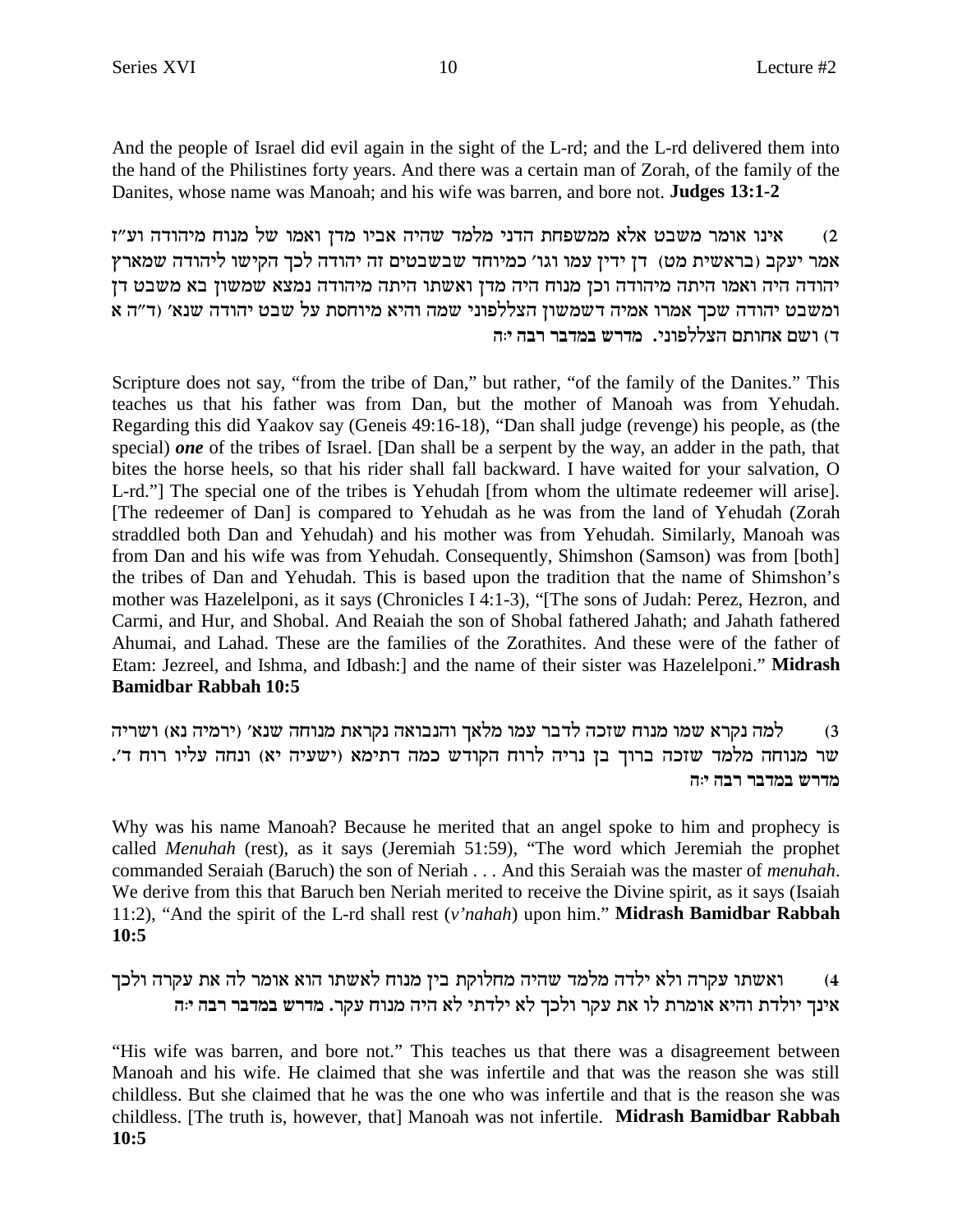$B<sub>1</sub>$ 

וַיֵּרַא מַלְאַךְ ד׳ אֵל הָאִשָּׁה וַיֹּאמֵר אֵלֵיהָ הִנֵּה נָא אַתְּ עֲקָרָה וְלֹא יַלַדְתְּ וְהָרִית וְיַלַדְתְּ בֵּן: וְעַתַּה  $(1)$ הִשָּׁמְרִי נָא וְאַל תִּשְׁתִּי יַיִן וְשֵׁכָר וְאַל תֹאכְלִי כָּל טָמֵא: כִּי הִנְךָ הְיָרָה וְיֹלַדְתְּ בֵּן וּמוֹרָה לֹא יַעֲלֶה עַל רֹאשׁוֹ כִּי נִזְיר אֵ–לֹהִים יִהְיֵה הַנַּעַר מִן הַבָּטֵן וְהוּא יַחֵל לְהוֹשִׁיעַ אֵת יִשְׂרָאֵל מִיַּד פְּלִשְׁתִּים: וַתַּבֹא הָאִשָּׁה וַתֹּאמֶר לְאִישָׁה לֵאמֹר אִישׁ הָאֵ-לֹהִים בַּא אֵלַי וּמַרְאֵהוּ כִּמַרְאֵה מַלְאַךְ הָאֵ-לֹהִים נוֹרָא מִאֹד וְלֹא שְׁאָלְתִּיהוּ אֵי מְזֶה הוּא וְאֵת שָׁמוֹ לֹא הִגִּיד לִי: וַיֹּאמֶר לִי הִנָּךְ הָרָה וִילַדְתְ בֵּן וְעַתָּה אַל תִּשְׁתִּי | יַיִּן וְשֵׁכַר וְאֲל תֹּאכְלִי כַּל טְמְאָה כִּי נִזְיר אֵ–לֹהִים יִהְיֵה הַנַּעַר מִן הַבֵּטֵן עַד יוֹם מוֹתוֹ: שופטים יג:ג-ז

And the angel of the L-rd appeared to the woman, and said to her, Behold now, you are barren, and bear not; but you shall conceive, and bear a son. Now therefore beware, I beseech you, and drink not wine nor strong drink, and eat not any unclean thing; For, behold, you shall conceive, and bear a son; and no razor shall come on his head; for the child shall be a Nazirite to G-d from the womb; and he shall begin to save Israel from the hand of the Philistines. Then the woman came and told her husband, saying, A man of G-d came to me, and his countenance was like the countenance of an angel of G-d, very awesome; but I asked him not from where he was, nor did he tell me his name; But he said to me, Behold, you shall conceive, and bear a son; and now do not drink wine nor strong drink, nor eat any unclean thing; for the child shall be a Nazirite to G-d from the womb to the day of his death. **Judges 13:3-7** 

וירא מלאך ד' אל האשה מכאן אתה למד שאשתו של מנוח צדקת היתה שזכתה לדבר עמה  $(2)$ מלאך ולשום שלו׳ בינה לבין בעלה ולהודיעה שהיא עקרה והיא מונעת ההריון ולא בעלה לכך דבר עמה ולפי שראתה במלאך נקראת שמה צללפוני שהיא פונה במלאך ואין צלל אלא מלאך כמה דתימא (בראשית יט) כי על כן באו בצל קורתי להלן שהיה לוט צדיק יותר מאשתו באו המלאכים בצל קורתו ולא בצל קורתה. ברם הכא שבא המלאך אצלה לפי שהיתה צדקת לכך נקראת הצלל למה נאמר הצלל ולא אמר הצל לפי ששתי פעמים נראה לה לאשה אחת בעיר ואחת בשדה. מדרש במדבר רבה יה

"And the angel of the L-rd appeared to the woman." From this we derive that the wife of Manoah was righteous, for she merited to speak with an angel and that it was he who created peace between them and to inform them that it was she who was infertile and not her husband. For that reason the angel spoke to her. And because she [merited to see] an angel, she was called Tzelalponi (Hazelelponi), for she turned (poneh) to the angel. The word tzelal refers to an angel, as it says (Genesis 19:8), " $\ldots$  seeing that they have come under the shadow (protection) of my roof." Since Lot was more righteous that his wife, the angels came to him to seek protection under his roof and not under her roof. In this case, however, the angel came to her, as she was a righteous person. The reason that she was called, Hazelel, and not Hazel, was because the angel appeared to her twice. Once in the city and once in the field. Midrash Bamidbar Rabbah 10:5

### (שופטים יג) ועתה השמרי נא ואל תשתי יין ושכר ואל תאכלי כל טמא ־ מאי כל טמא? ותו,  $(3)$ עד השתא דברים טמאים קאכלה? א"ר יצחק דבי רבי אמי: דברים האסורים בנזיר. סוטה ט:

"Now therefore beware, I pray thee, and drink no wine nor strong drink, and eat not any unclean thing." (Judges 13:4) What is the meaning of, "any unclean thing"? Furthermore, had she [Samson's mother] up to then eaten unclean things? R. Yitzchak of the Yeshiva of R. Ammi said: [She had hitherto eaten] things forbidden to a Nazirite. Sota 9b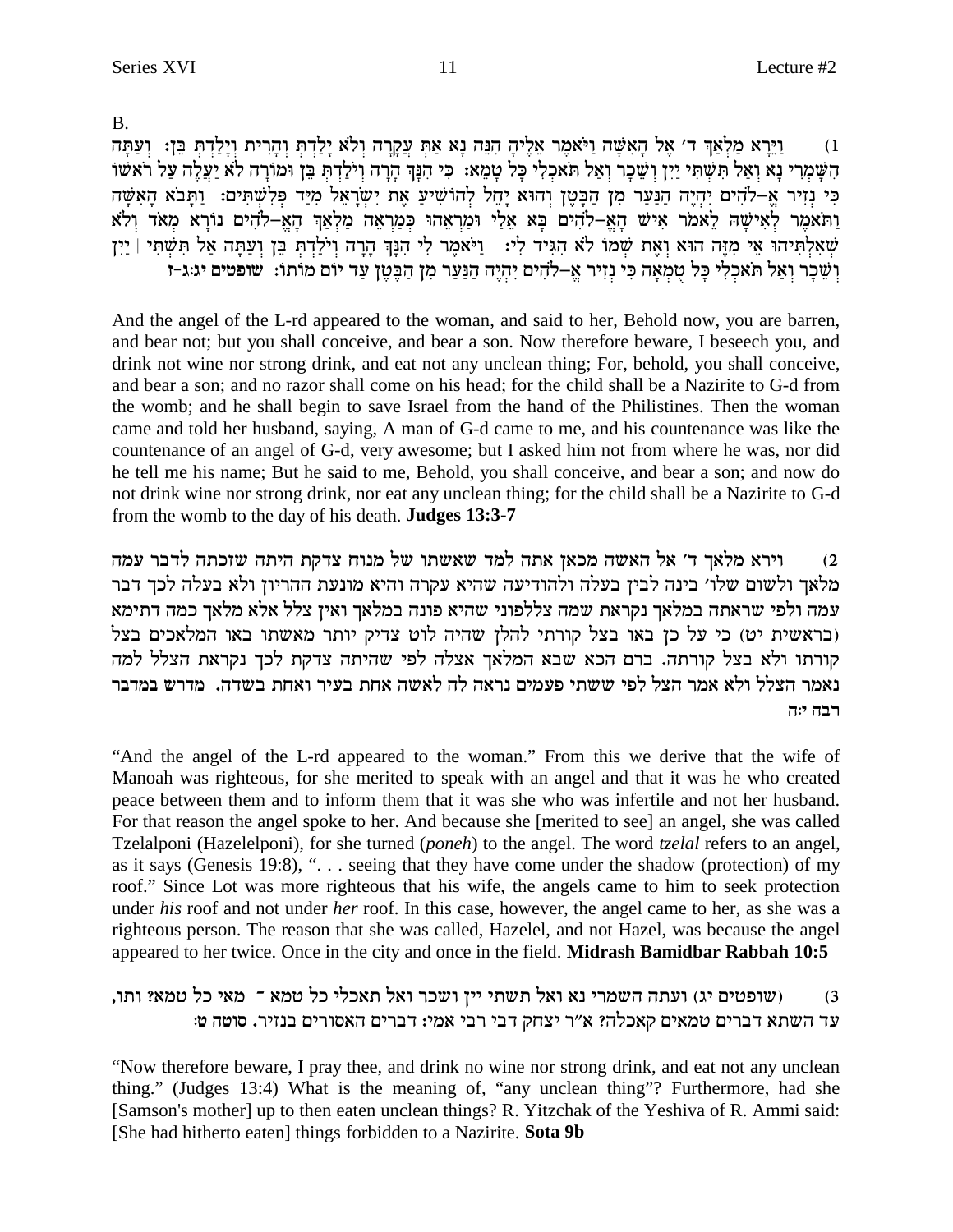(שופטים יג) והוא יחל להושיע את ישראל ־ אמר רבי חמא ברבי חנינא: הוחל שבועתו של  $(4)$ אבימלך, דכתיב: (בראשית כא) אם תשקר לי ולניני ולנכדי.

"And he shall begin (*yachel*) to save Israel." (Judges 13:5) R. Hama b. Hanina said: The oath of Avimelech became void (huchal), as it is written (Genesis 21:23), "That you shall not deal falsely with me, nor with my son, nor with my son's son." Sota 9b-10a

והוא יחל להושיע את ישראל מיד פלשתים בו תהיה חלה נבואות יעקב שאמר (בראשית מט)  $(5)$ דן ידין עמו וגו' יהי דן וגו' (שופטים יג) ותבא האשה וגו' ויאמר לו הנך הרה וגו' אבל מה שאמר לה הנה נא את עקרה לא גלתה לו שלא רצתה לגלות קלקולה כי נזיר א–להים יהיה הנער מן הבטן עד יום מותו היא הוסיפה עד יום מותו לפי שלא ידעה מה שעתיד אבל המלאך שהיה יודע שעתיד הוא לאבד נזירותו על ידי דלילה לכך לא אמר עד יום מותו. מדרש במדבר רבה יה

"And he shall begin (*vachel*) to save Israel from the hand of the Philistines." (Judges 13:5) Through him will the prophecy of Yaakov take effect, as it says (Genesis 49:16-18), "Dan shall judge (revenge) his people, as (the special) one of the tribes of Israel. [Dan shall be a serpent by the way, an adder in the path, that bites the horse heels, so that his rider shall fall backward. I have waited for your salvation, O L-rd." ] - "But he said to me, Behold, you shall conceive . . ." (Judges 13:7) However, that which he told her, "Behold now, you are barren," she did not reveal to him, as she didn't want to reveal her defect. - "... for the child shall be a Nazirite to G-d from the womb to the day of his death." (ibid.) She added this to his statement because she wasn't aware of the future. The angel, on the other hand, who knew that he would lose his Nazirite status through Delilah, didn't say, "to the day of his death." Midrash Bamidbar Rabbah 10:5

 $C_{\cdot}$ 

וַיֵּעְתַּר מַנוֹחָ אֱל ד׳ וַיֹּאמַר בִּי אֲ–דוֹנַי אִישׁ הָאֱ–לֹהִים אֲשֶׁר שַׁלַחָתַּ יָבוֹא נַא עוֹד אֱלֵינוּ וְיוֹרֵנוּ מַה  $(1)$ נַעֲשֶׂה לַנַּעַר הַיּוּלַד: וַיִּשְׁמַע הַאֵּ–לֹהִים בִּקוֹל מַנוֹחָ וַיַּבֹא מַלְאַךְ הָאֵ–לֹהִים עוֹד אֵל הַאִשָּׁה וְהִיא יוֹשֶׁבֶת ּבַשָּׂדֵה וּמָנוֹחַ אִישָׁה אֵין עִמָּהּ: וַתִּמַּהֵר הָאִשָּׁה וַתָּרָץ וַתַּגֵּד לְאִישָׁהּ וַתֹּאמֵר אֵלָיו הִנֵּה נִרְאָה אֵלַי הָאִישׁ אֲשֶׁר בָּא בַיּוֹם אֱלָי: וַיַּקַם וַיֵּלֵךְ מַנוֹחַ אַחֲרֵי אָשְׁתּוֹ וַיָּבֹא אֶל הָאִישׁ וַיֹּאמֶר לוֹ הַאַתָּה הָאִישׁ אֲשֶׁר דְּבַּרְתַּ אֶל הָאִשָּׁה וַיֹּאמֵר אָנִי: וַיֹּאמֵר מַנוֹחַ עַתָּה יָבֹא דְבָרֵיךְ מַה יְהָיֵה מִשְׁפַּט הַנַּעַר וּמַעֲשֶׂהוּ: וַיֹּאמֵר מַלְאַךְ ד׳ אֱל מַנוֹחַ מְכֹּל אֲשֶׁר אַמַרְתִּי אֱל הָאִשָּׁה תִּשָּׁמֵר: מְכֹּל אֲשֶׁר יֵצֵא מְגֵפֵן הַיַּיִן לֹא תֹאכַל וְיַיִן וְשֵׁכַר אַל תֵּשִׁתִּ וְכַל טְמְאָה אֲל תֹּאכָל כֹּל אֲשֶׁר צְוִיתִיהָ תְּשָׁמֹר: שופטים יג:ח-יד

Then Manoah entreated the L-rd, and said, O my L-rd, let the man of G-d whom you sent come back to us, and teach us what we shall do with the child who shall be born. And G-d listened to the voice of Manoah; and the angel of G-d came back to the woman as she sat in the field; but Manoah her husband was not with her. And the woman made haste, and ran, and told her husband, and said to him, Behold, the man, who came to see me the other day, has appeared to me. And Manoah arose, and went after his wife, and came to the man, and said to him, Are you the man who spoke to the woman? And he said, I am. And Manoah said, Now let your words come to pass. What shall be the rule for the child, and what shall be done with him? And the angel of the L-rd said to Manoah, Of all that I said to the woman let her beware. She may not eat of any thing that comes of the vine, nor let her drink wine or strong drink, nor eat any unclean thing; all that I commanded her let her observe. Judges 13:8-14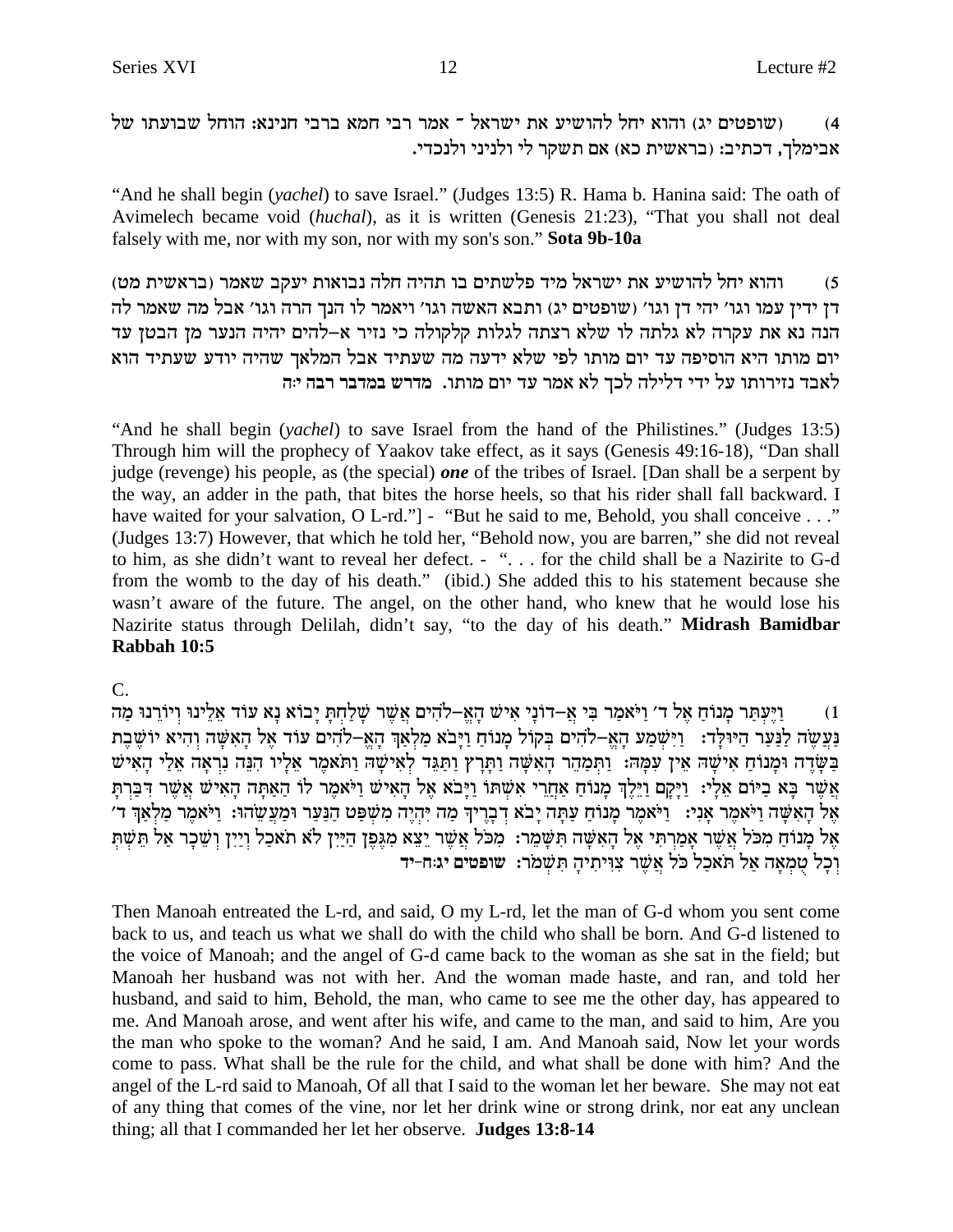ויעתר מנוח אל ד' ויאמר בי אדוני איש וגו' אמר רשב"ל למה נמשלה תפלת הצדיקים לעתר  $(2)$ לומר לך מה עתר זה מהפך את התבואה בגורן ממקום למקום כך תפלתן של צדיקים מהפכין מדת אכזריות למדת רחמניות (שם) וישמע א–להים בקול מנוח למה חזר המלאך אצל האשה ולא בא אצל מנוח שלא לפסול דבריו הראשונים שאמר לאשה ד"א כדי לחבבה בעיניו (שם) ותמהר האשה ותרץ וגו׳ מלמד שכל מעשה הצדיקים במהירות (שם) אשר בא ביום אלי אינו אומר היום אלא ביום מלמד שלא נראה המלאך אליה עד למחר לפי שמנוח לא התפלל עד למחר בתפלת הבקר כמה דתימא (תהלים ה) ד׳ בוקר תשמע קולי וגו׳ . . . ויאמר מלאך ד׳ אל מנוח מכל אשר אמרתי אל האשה לחלק כבוד לאשה ולחבבה בעיניו. מדרש במדבר רבה יה

"Then Manoah entreated (vayetar) the L-rd and said, O my L-rd, ..." Rabbi Shimon ben Lakish said: Why are the prayers of the righteous compared to a pitchfork (*atar*)? This is tell you that just like a pitchfork turns around the grain in the granary from place to place, so too the prayers of the righteous turn around the attribute of justice to the attribute of compassion. "And G-d listened to the voice of Manoah; and the angel of G-d came back to the woman as she sat in the field; but Manoah her husband was not with her." Why did the angel return to the wife and not to Manaoh? This was in order not to negate the original words that he had spoken to [his] wife. Another explanation: This was in order to endear her to him (lit. in his eyes, i.e. that she was worthy of repeatedly being visited by an angel). "And the woman made haste, and ran, and told her husband . . ." This teaches us that all of the actions of the righteous are done with alacrity. ["Behold, the man,] who came to see me the other day . . ." [Note that] it doesn't say, "today," but rather "the other day". This teaches us that the angel did not appear to her until the next day. This was because Manaoh didn't pray until the next day, during the morning prayers, just as it says (Psalms 5:4), "You shall hear my voice in the morning, . . ." - "And the angel of the L-rd said to Manoah, Of all that I said to the woman let her beware." This was in order to endear her to him. Midrash Bamidbar Rabbah 10:5

## D.

וַיֹּאמֵר מָנוֹחַ אֵל מַלְאַךְ ד׳ נַעִצְרָה נָּא אוֹתָךְ וְנַעֲשֶׂה לְפָנֵיךְ גִּדִי עִזִּים: וַיֹּאמֵר מַלְאַךְ ד׳ אֵל מָנוֹחַ  $(1)$ אם תַּעֲצְרֵנִי לֹא אֹכָל בִּלְחַמְךָ וֹאִם תַּעֲשָׂה עֹלָה לָד׳ תַעֲלֵנָּה כִּי לֹא יַדַע מֲנוֹחָ כִּי מַלְאָךְ ד׳ הוֹא: וַיֹּאמַר מנוח אל מלאד ד' מי שמד כי יבא דברד וכבדנוד: ויאמר לו מלאד ד' למה זה תשאל לשמי והוא פֵלְאי: [יִיקַח מַנוֹח אַת גִּדִי הַעִּזִים וְאֶת הַמַּנְחָה וַיַּעֲל עַל הַצּוּר לַד׳ וּמַפְלֹא לַעֲשׂוֹת וּמֲנוֹחָ וְאִשְׁתּוֹ רֹאִים: ויהי בעלות הלהב מעל המזבח השמימה ויעל מלאך ד׳ בלהב המזבח ומנוח ואשתו ראים ויפלו על פניהם ארצה: | ולא יסף עוד מלאך ד׳ להראה אל מנוח ואל אשתו אז ידע מנוח כי מלאך ד׳ הוא: ויאמר מנוח אל אשתו מות נמות כי א-להים ראינו: נתאמר לו אשתו לו חפץ ד׳ להמיתנו לא לקח מידנו עלה ומנחה ולא הראנו את כל אלה וכעת לא השמיענו כזאת: - ותלד האשה בן ותקרא את שִׁמֹּוֹ שִׁמְשׁוֹן וַיְּגְדַל הַנַּעַר וַיְבָרְכֶהוּ ד׳: הַתַּחֲל רוּחַ ד׳ לְפַעֲמוֹ בְּמַחֲנֵה דַן בֵּין צָרְעָה וּבִין אֵשְׁתַּאֹל: שופטים יג:טו-כה

And Manoah said to the angel of the L-rd, I beseech you, let us detain you, until we shall have prepared a kid for you. And the angel of the L-rd said to Manoah, Though you detain me, I will not eat of your bread; and if you will offer a burnt offering, you must offer it to the L-rd. For Manoah knew not that he was an angel of the L-rd. And Manoah said to the angel of the L-rd, What is your name, that when your sayings come to pass we may do you honor? And the angel of the L-rd said to him, Why ask you thus after my name, seeing it is hidden? So Manoah took a kid with a meal offering, and offered it upon a rock to the L-rd; and the angel did wondrously; and Manoah and his wife looked on. For it came to pass, when the flame went up toward heaven